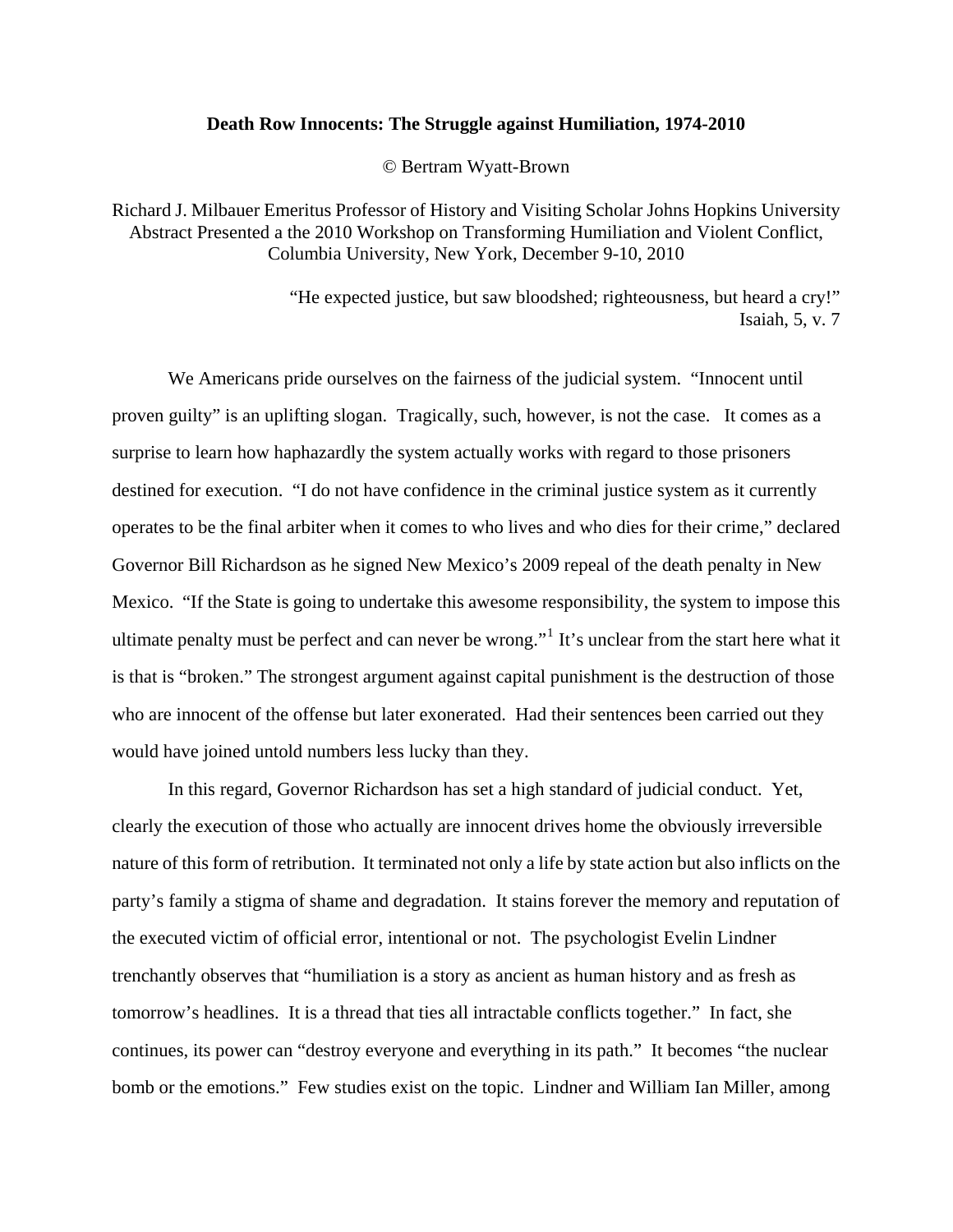not many others, offer, however, proof of its universal and unhappily ageless character as a tool for asserting brute force and overlordship.<sup>[2](#page-29-1)</sup>

 The case studies to follow will help to explain the role that humiliation plays. Under such circumstances, one must ask if capital punishment, the ultimate means of shaming by obliteration, is needed for modern society's protection. Moreover, does it deter others from taking another's life? The innocent prisoner's struggle against the trial of humiliation suggests an aspect of the situation not often understood or recognized. The argument regarding the role of humiliation that is presented here finds in the process of identifying, trying, and sentencing the alleged offender too many opportunities for mistakes and biases. The may be racial or otherwise. Yet, they all govern the outcome. What this examination reveals is that American criminal law and practice are hopelessly corrupt, incompetent, and unethical. Rather. In an imperfect world, gross injustice an and does occur more frequently than we probably imagined. And the consequences of it reach beyond the death row experience.

 Even some religiously inclined conservatives agree that the death penalty violates common sense and pure justice. The Richmond Times-Dispatch recently published the comments of Richard A. Viguerie and Brent Bozell, both prominent ideological leaders. They pressed their right-wing colleagues to recognize the practice as a needless expense, one that religion and modern technology made its implementation wrong and obsolete. Following the ideas of John Locke, the conservatives' intellectual guide, they declared that "Conservatives don't trust the government [that it] is always capable, competent, or fair with far lighter tasks." They were publicly disappointed when fellow Republican Governor Robert McDonnell refused to commute the sentence of Teresa Lewis. With two accomplices, she had murdered her husband for the insurance, and her collaborators received only life sentences, not death. Her low metal capacity of 73 IQ should have precluded the ultimate procedure. (The Supreme Court likewise had refused to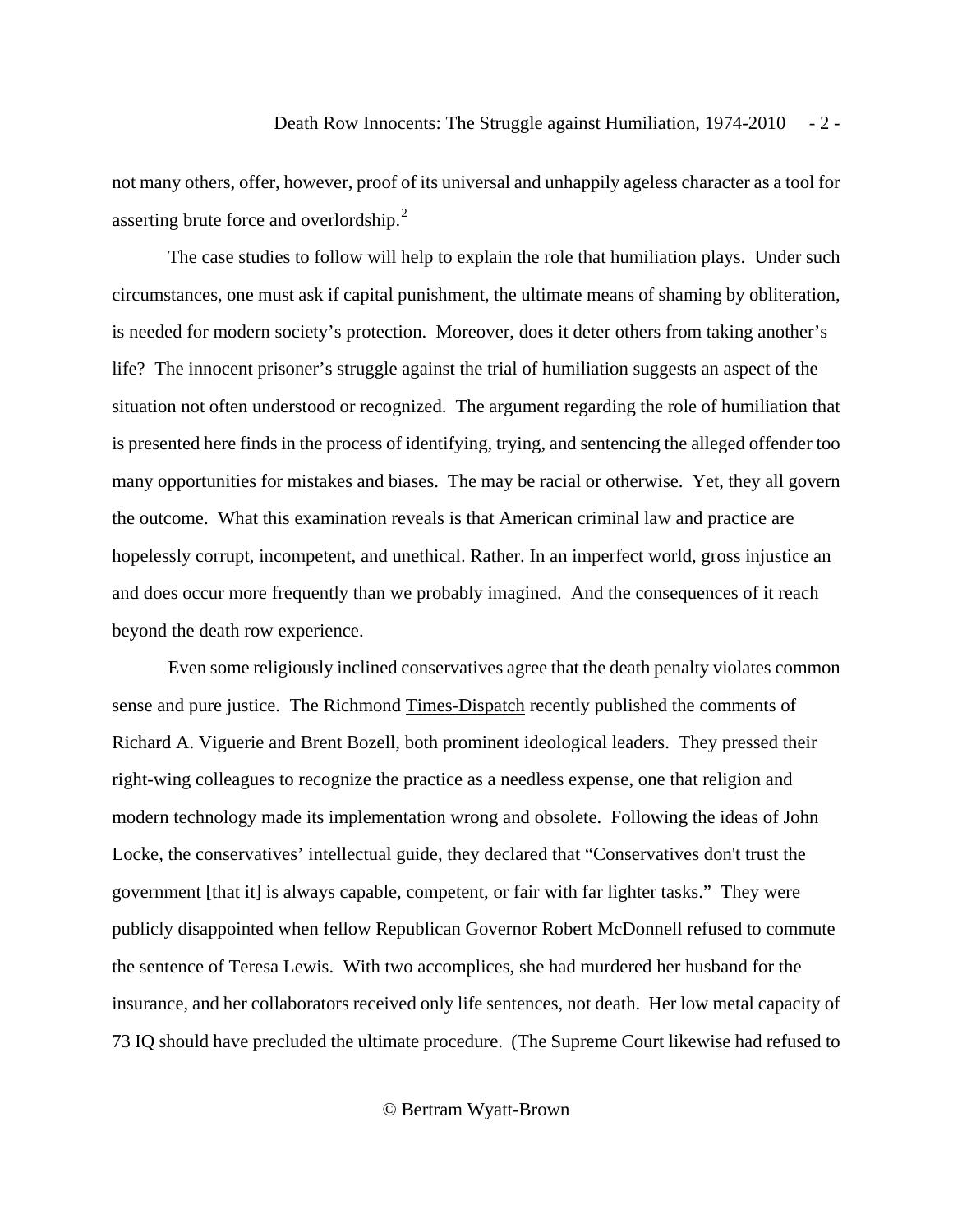stay the execution, although the Court had set incompetence for trial at 72.) Unlike the flimsy facilities of Locke's day, modern maximum security prisons, Viguerie and Bozell continued, made the old barbarisms of punishment obsolete. Protesting McDonnell's decision, they declared, "Since we believe each person has a soul, and is capable of achieving salvation, life in prison is now an alternative to the death penalty."<sup>[3](#page-29-1)</sup>

 Professor James Liebman of Columbia University and his colleagues refer to this state of death-row prosecutions as a "broken system." He may exaggerate; one might argue that the low numbers of prisoners who are subject to capital punishment prove the fairness of the system with only rare exceptions. Some experts declare that far fewer murders occur when the death penalty is legitimized. Others claims that deterrence by such a prospect fails to affect the number of homicides.<sup>[4](#page-29-1)</sup> Nevertheless, death-penalty enthusiasts fail to discern that the obstacles toward achieving te justice are as formidable as they are. Nor do they take account of the psychological impact that the decision terminating lives has on more than just the alleged murderer. According to the Equal Justice Initiative in Montgomery, Alabama, "1185 men, women, children, and mentally ill people have been shot, hanged, asphyxiated, lethally injected, and electrocuted by States and the federal government." The application of law may overle all other considerations. For instance, the execution of a prison inmate in Alabama took place on schedule even though the death-row guards pleaded for the life of this murderer. His genuine remorse and good deeds for others in the cellblock had won their sympathy. To shame as well as annihilate has that kind of impassioned force.<sup>[5](#page-29-1)</sup>

 An examination of several major issues regarding the death penalty is the first order of business. We shall address individual cases with some care. This endeavor, I tst, will demonstrate the imperfections in the trial system. To be sure, there is no claim here that the entire judicial apparatus is bankrupt. Nevertheless, decisions of judges and juries have led to the death of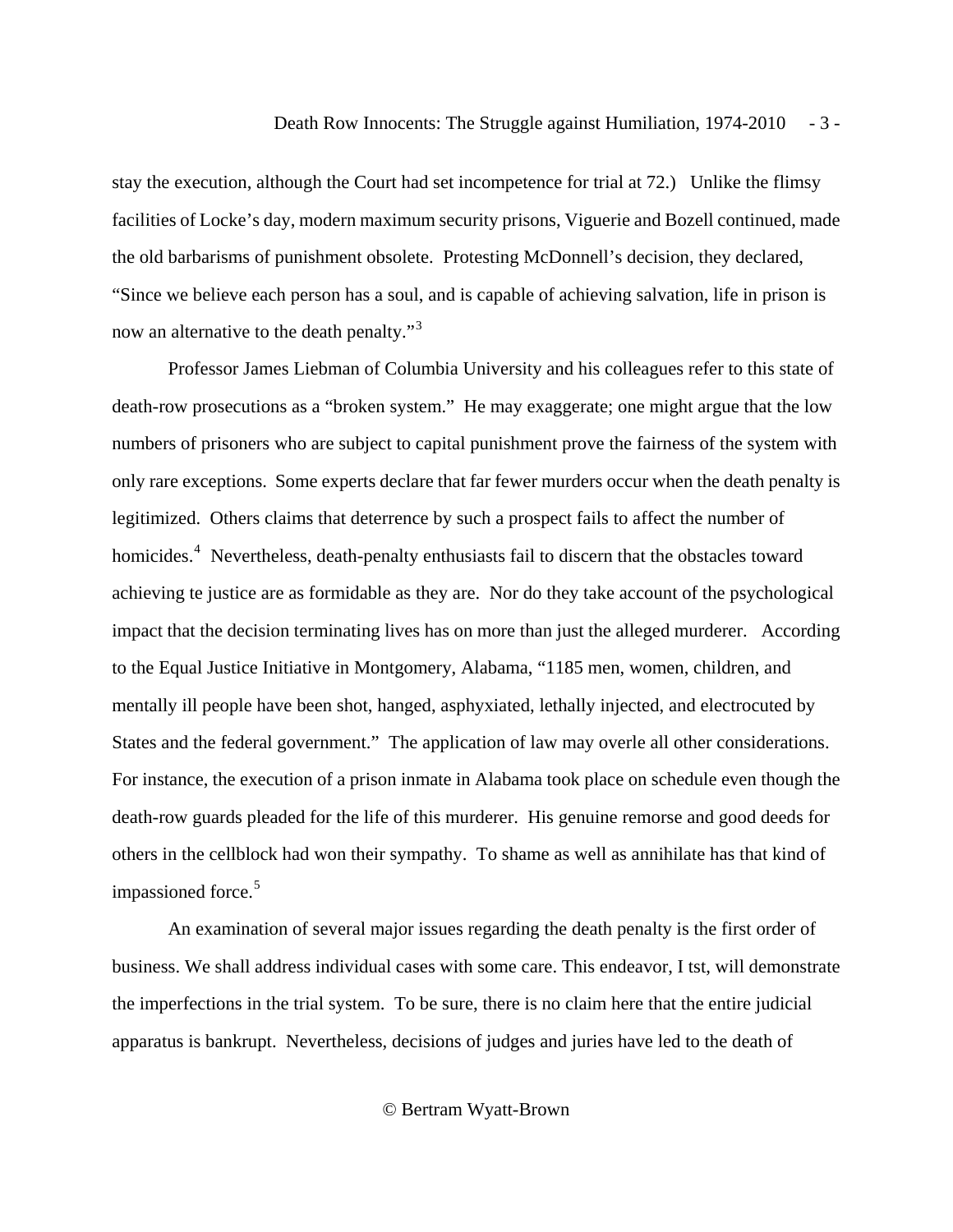possibly innocent prisoners. Of course, by far the larger percentage selected for execution committed vile crimes. Whether they deserve the ultimate penalty is a matter for the general public to determine. The cases to be cited may be representative of others in the same situation. It is impossible, however, to know how many were sent to death for crimes they did not commit. In any event, every execution by formal state action is still a tragedy. That applies not just to the offender but also, as mentioned, to the humiliated families to whom the inmates belong.

 A second purpose is hard to separate from the first. It illustrates the following: whereas most prosecutors conscientiously play by the les, a few others overreach their authority for reasons of political gain or out of malice toward the accused. This has resulted in a distortion of te justice. Although much progress has been made in the realm of human rights during the last half century, class, racial, and ethnic biases may still intensely color the attitudes of police, prosecutors, juries, judges, and general public.

 A third intention is to treat not only the horrific conditions within the prison walls but also the effects they often have upon the emotional life of those released. The seemingly endless process of appeal adds a further psychological encumbrance. That is especially so when pleas for a new trial on the basis of newly found evidence proving innocence fail before an inattentive or deficient judge. Even when freed, the innocent victims in too many instances steadily progress toward a state of emotional collapse. Former death row inmates soon learn that journalistic interest in their release pales in comparison with the sensation of the original murder indictment, conviction, and sentence. Ordinary citizens look with mistst on the released prisoner, businesses shy away from hiring them, and single women shrink from contact with someone once accused of murder. A return to ordinary life is, of course, welcome. Yet the effects of incarceration for years take their emotional toll.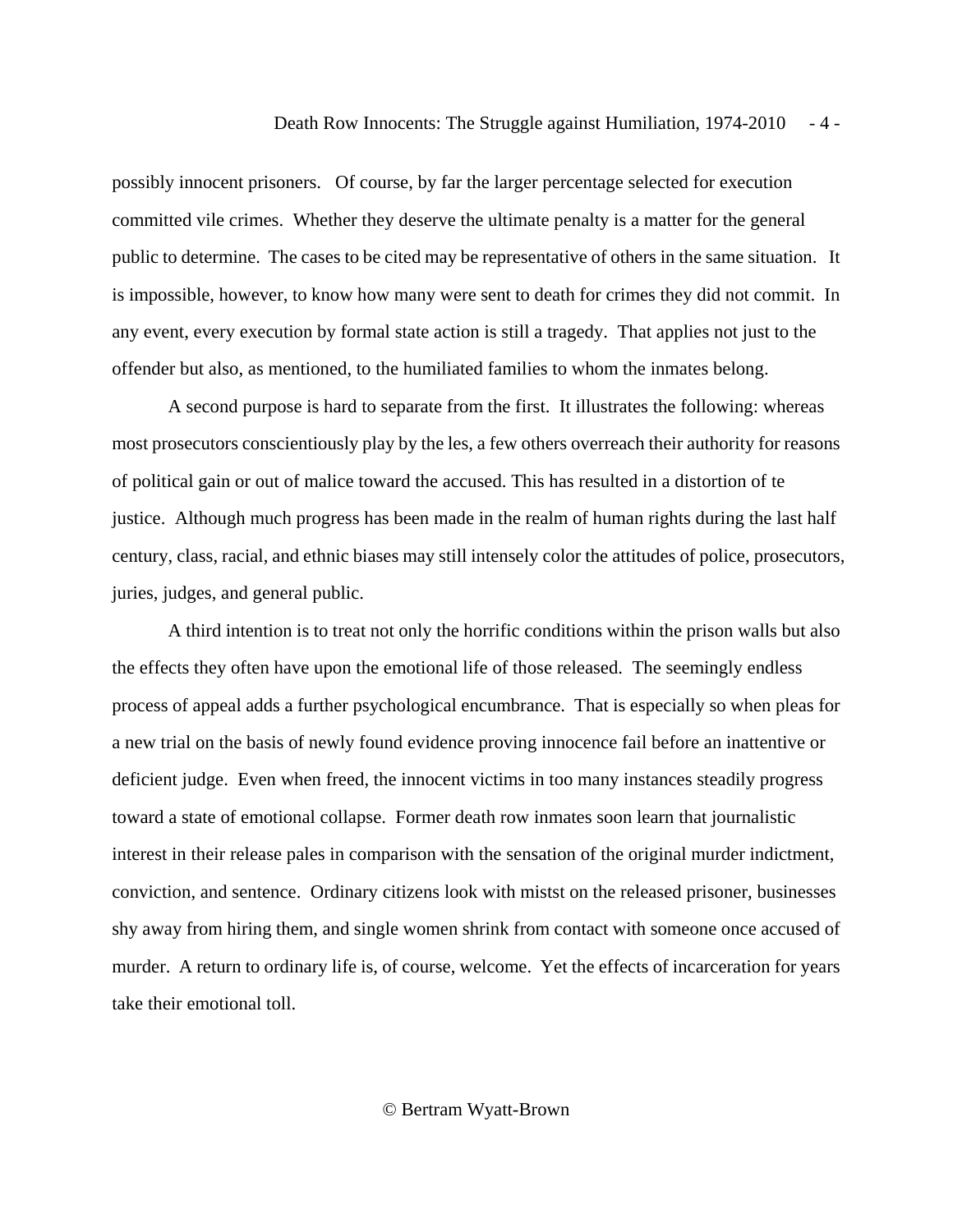The 1974 case of Ron Keine is the first of several to be elaborated. Like many others charged with crimes they did not commit, this death-row prisoner belonged to the bottom ng of society in terms of money, status, and occupation. The state too often chooses targets who are the most vulnerable. Keine certainly fits this category. He was once a tough punk, scarcely a respectable figure in the eyes of our world. He had joined up with the Vagos motorcycle club, an outfit just a little less shady than the dg-dealing Hell's Angels. He and four biker friends set out for Michigan, their home state, from El Monte, California, in Febary, 1974. Keine's father was abusive and alcoholic. Enduring an unhappy childhood, the young biker was strong and highly intelligent but exercised little control over his more reckless impulses. Although briefly an able student at a school in Cleveland, Ohio, he served time in a juvenile-offender prison and later at Jackson State Prison. The offenses did not suggest, though, that he was a monstrously violent criminal. $6$ 

 While the gang was heading back to Michigan, Kerry Rodney Lee, the actual murderer, was getting dnk at Okie's bar. It was a student hangout near the University of New Mexico campus in Albuquerque. Lee was a dg-dealing bisexual. His good looks, he boasted, made his conquests of both women and men easy. He met up with one William Velten, an aggressive homosexual. The pair left the bar in a Thunderbird that belonged to Jan McCord, Lee's girl friend. She was a student at the university. The pair of men quarreled when they stopped at a desert arroyo. In a stggle over a .22 Ivor Johnson pistol, Lee seized it. The revolver belonged to Jan McCord's father. Both men were by now dangerously dnk and high on dgs. Lee shot William Velten in the head several times. Enraged, he then slashed the chest and castrated the dead body, stuffing the penis in Velton's mouth. He threw the gun away, went back to town, and fetched Jan McCord. On their return to the crime scene, with her watching, horrified, Lee hid Velten's body in the sagebsh. He came back later to bury the body, but he could make no progress in the frozen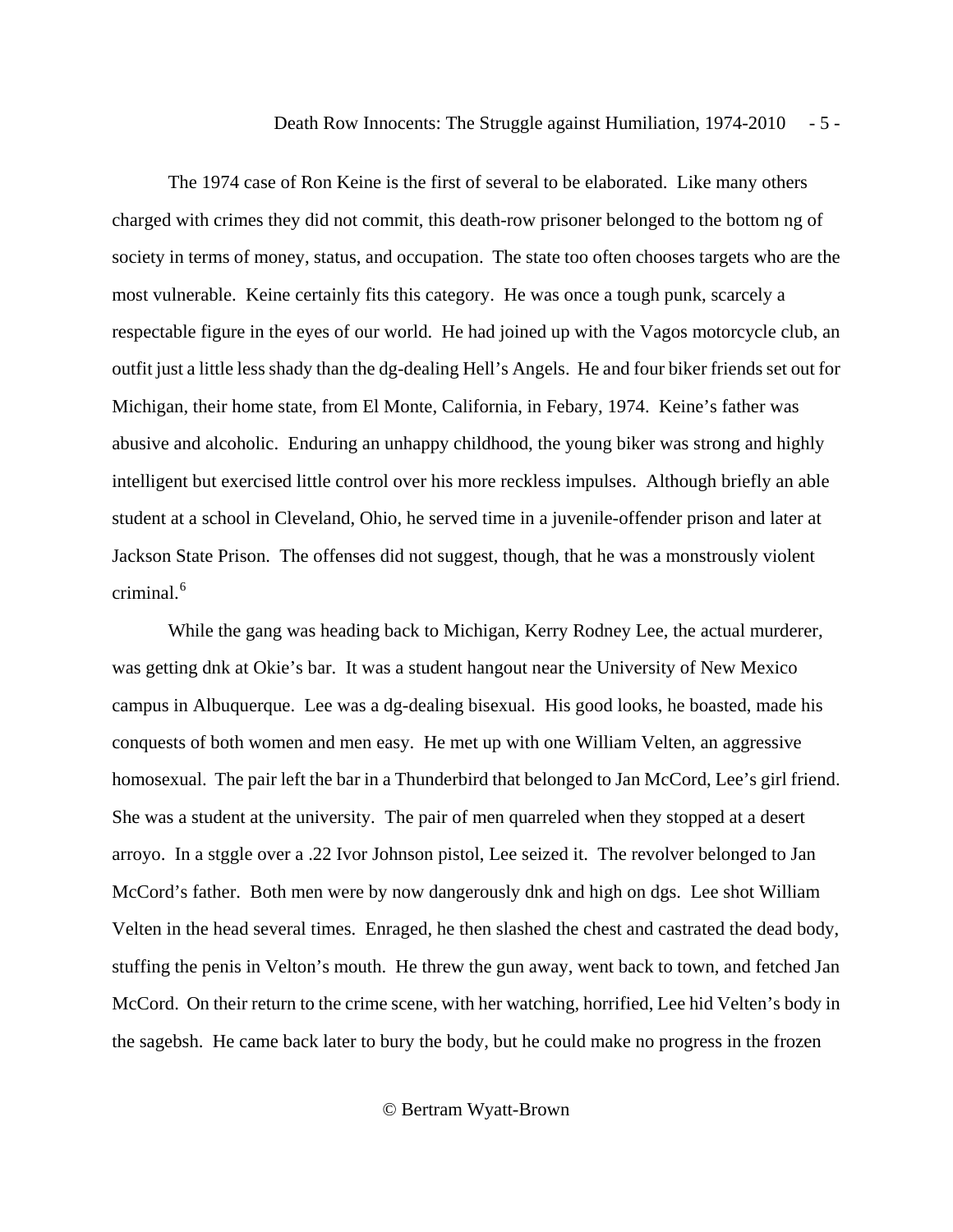ground. Distraught and half sick, he was unable to hide it more successfully. Lee returned a third time to find the gun he had thrown away, but he could not locate it.<sup>[7](#page-30-0)</sup>

 On that same Febary evening, the five bikers Who? Need some more context here.had reached Oklahoma. The police of the little town of Weatherford arrested them. Some disgntled hitchhikers back in New Mexico had lodged a completely tmped-up complaint of armed robbery. And the police were on the lookout. (The hitchhikers had stolen some beer, and so the indignant crew had left them stranded on the side of the road.) The police transferred the five back to New Mexico. The arrested men had no clue why. There the toughs were charged with the murder of William Velten. State newspapers wrote frightening stories about them. Suspicious of motorcyclists with tattoos, beards, and grimy outfits, the public grew almost hysterical. The sheriff in charge happily basked in the compliments for putting these dangerous types behind bars.<sup>[8](#page-30-0)</sup>

 Judith Weyer, a maid at a motel, came forward to claim that the five had stayed there on the very night of the murder. Her honesty was questionable from the start since her various accounts were inconsistent. In fear of losing custody of her children, she had dreamed up this scenario to gain official and public favor against her husband. The young men were sent off to the state penitentiary.

 Meantime, Brian Gross, the state's Assistant District Attorney, prepped Weyer's upcoming testimony. To the prosecution team's chagrin, she told Gross that she had lied. The interrogators convinced themselves that her recantation was the real lie. After two weeks of further intimidating interrogations, though, Weyer switched once again. She fingered the five in court with an elaborate story in which she claimed to have been serially raped at the motel by the gang and forced to witness them murder Velten.<sup>[9](#page-30-0)</sup> The prosecutor introduced other witnesses who claimed that the bikers were homosexuals. They were not. Successfully seeking a reduced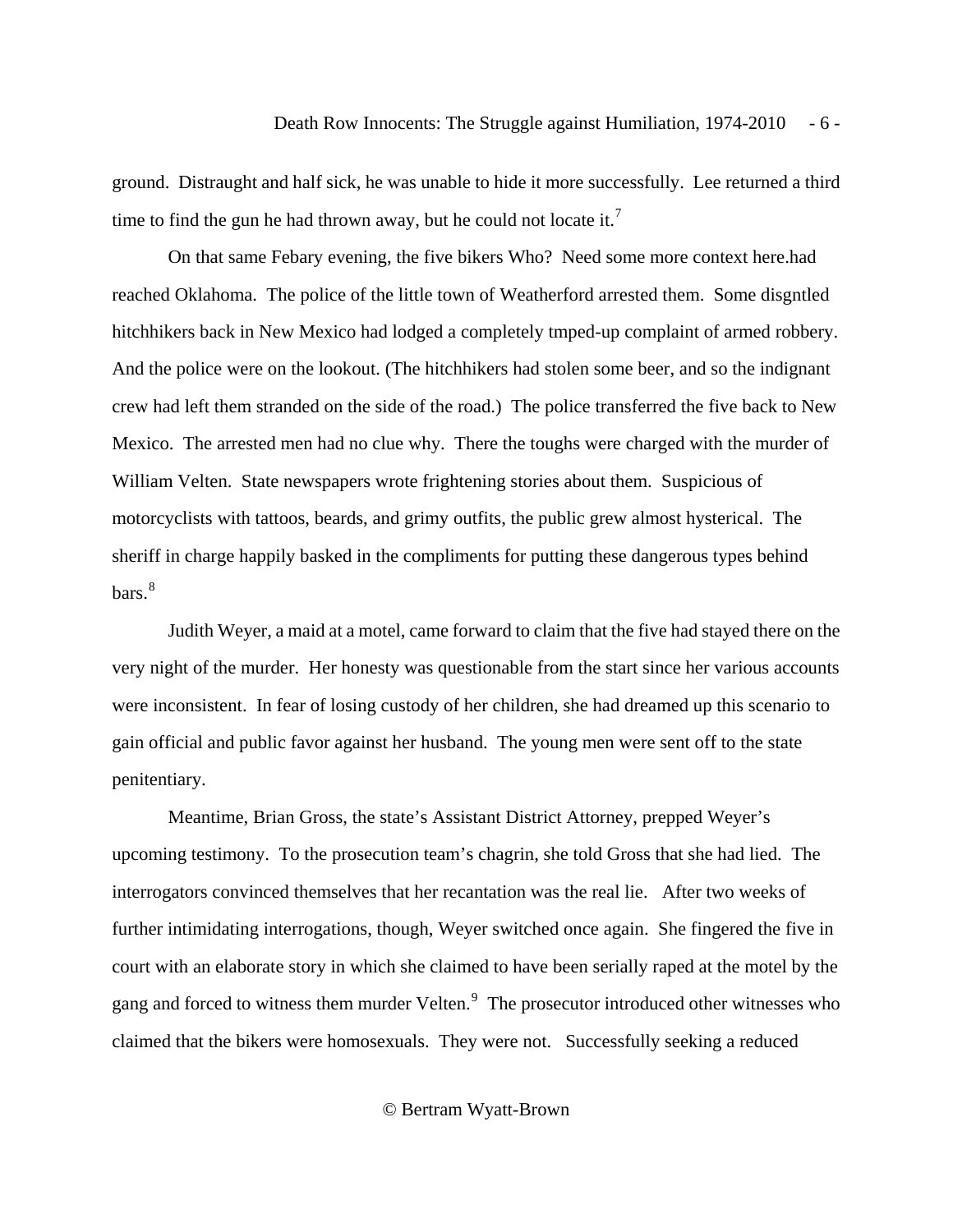sentence, a notorious snitch in the state prison claimed to hear the young men boast of what they had done to Velten. He was not even on the same cellblock, but the judge permitted his testimony.

 The defense had more believable witnesses than this collection of self-serving liars. They identified the bikers as being located far from the scene of the crime. Gas and restaurant receipts were produced to back the genuine account of their movements. The prosecutors argued that they had backtracked, but even that time line made no real sense. The jury deliberated for over fifteen hours. Yet they reached unanimity on the guilt of all five. They were sentenced to death on 1 August 1974.

 Fortunately the Detroit *News*, the bikers' hometown paper, began to sctinize their plight. Two reporters, Stephen Cain and Douglas Glazier, had the inspired idea of locating Judy Weyer and found her in Minnesota. She had fled from Albuquerque out of fear of the state officials. Weyer told the pair how D.A. Brandenburg and Brian Gross, the prosecutors, had cajoled, manipulated, humiliated, and threatened her unless she identified the five as the murderers. The paper printed much of her lengthy interview. Despite Weyer's tearful confession of perjury and the statements of other credible defense witnesses, a pretrial hearing proved abortive. Overlooking the testimony presented, Judge William Riordan denied the plea for a new trial. One wonders if the judge bothered to read the record and think about it. Often it is the carelessness of judges, perhaps overworked, who simply accept the prosecution's case.

 Then, an apparent miracle occurred. Kerry Lee found salvation. He confessed his murder of the homosexual to a Baptist minister in Charleston, South Carolina, and took the pastor's advice by going to the police. During his interrogation, Lee offered details about the murder that he alone could have known. One would expect that the prosecution would have realized the error. That did not happen. Although Lee had even drawn a precise map of the crime scene, the district attorney claimed he was lying. It was the same dismissive reaction that motel maid Judy Weyer's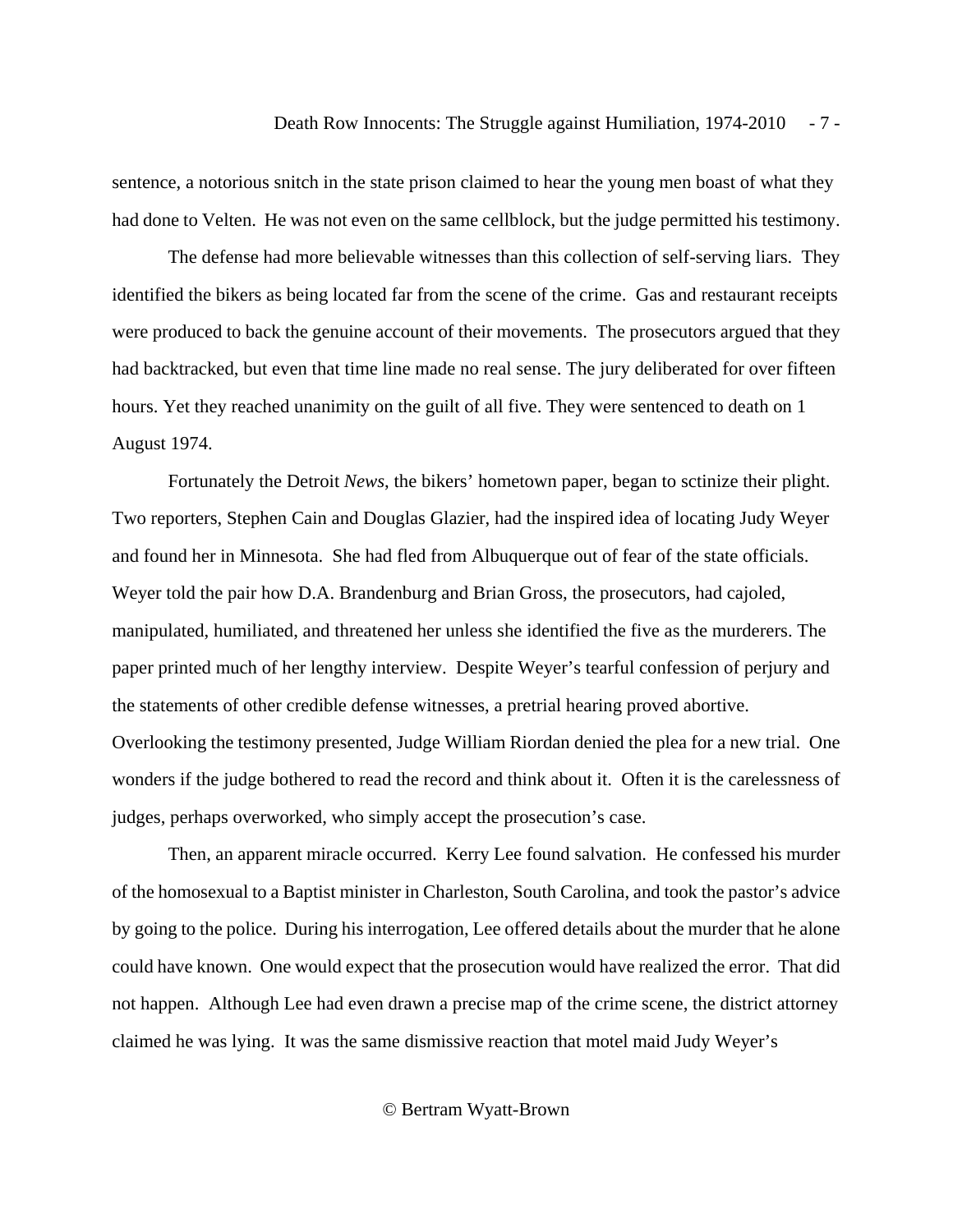recantation had elicited from Brian Gross. Brandenburg, the chief prosecutor, filed no indictment against Lee.

 Fortunately in this case, though, a new trial hearing was allowed. Reviewing the evidence, Judge Vernon Payne justifiably led that the men deserved the opportunity to clear themselves at a retrial. Judge Philip Baiamonte was to preside, but after going over the facts, he quashed the convictions. The ballistics tests, Judge Baiamonte concluded, verified the connection of the recovered murder weapon to Lee and not to the bikers. His confession had to be te. The judge rendered his decision just nine days before the bikers' execution in December 1975, and he freed all five. Lee was later found guilty and sentenced to life imprisonment. On the Larry King Show in 2004, Keine offered his interpretation of how it all happened. "Basically, all throughout the trial, the evidence, what we could read in the papers, are coming up with all this false evidence that we knew, you know, any minute now, they're going to find out we didn't do this. They had the murder weapon in the sheriff's safe. It took a warrant to retrieve the weapon which proved who the actual killer was."<sup>1[0](#page-30-0)</sup> Since his release, with rare spirit and resilience, Keine operates his own business, thrives, and often addresses the public on behalf of coalitions against the death penalty.<sup>[1](#page-30-0)1</sup>

 Keine and his friends represented more than just their own case. A somewhat similar 1984 case was that of Juan Roberto Melendez-Colon. Not only was he a lowly field hand but an unlettered Hispanic as well. That status could well arouse suspicions in the minds of police. At age eight Melendez had fled from Brooklyn, New York, to Puerto Rico to escape from a sadistic stepfather. When he was 17, he returned to the United States to work in crop harvesting, first in Delaware and later in Florida. In 1974, owing to dgs, immaturity, and sheer recklessness, he robbed a convenience store at gunpoint. He was arrested, convicted, and served a six-year sentence. His family had had a very serious quarrel with a schizophrenic David Luna Falcon, a circumstance that would affect Melendez quite acutely. It is not known what the trouble was.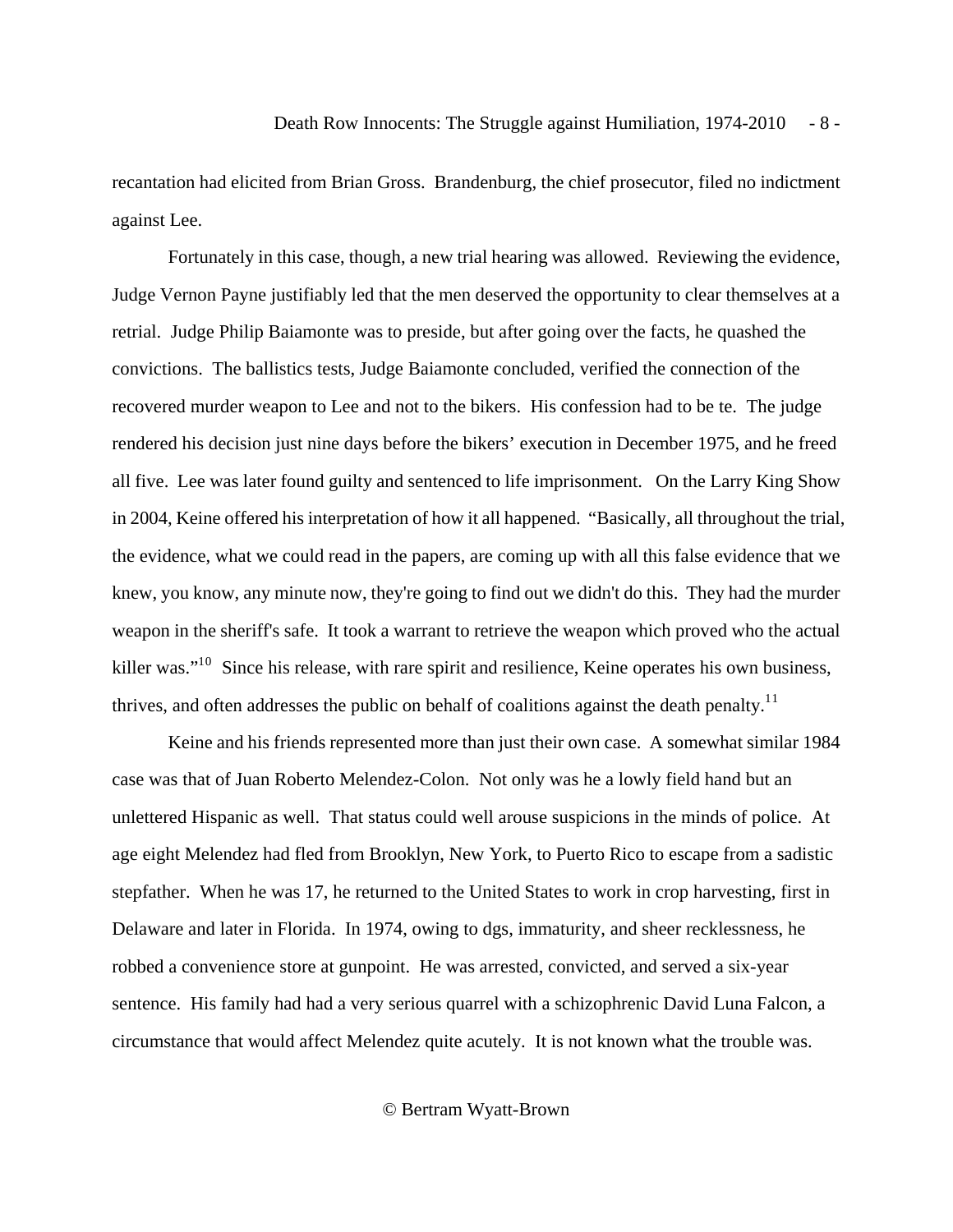Falcon was scarcely tstworthy. He was a police informant and cocaine addict. Before the murder took place, Falcon had sworn to several witnesses, who later spoke for the defense, that he wanted Melendez dead and was prepared to do it himself. After making a snitching deal with the prosecutors, a frequent practice in his checkered underworld career, Falcon had found an easier means of revenge. He was also looking for a large reward for identifying the perpetrator. The deadbeat swore to the authorities that on the evening of 23 September 1983 Melendez had murdered Delbart ("Mr. Del") Baker, who ran a beauty school for aspiring cosmetologists in Auburndale, Florida. The slaying included a slashed throat and multiple chest wounds. On the basis of Falcon's word, Harvey Pickard, chief prosecutor, and his staff thought they had a firm case. They set the indictment as a double crime, murder and armed robbery. The victim wore jewelry valued at \$10,000 and had a pile of cash, all of which had vanished, although none of it was found in the hands of Melendez.<sup>1[2](#page-30-0)</sup>

 At the time of the killing, the field hand Melendez was actually staying some distance away with Dorothy Rivera, one of his many love partners. Four plausible witnesses testified that they saw the pair together at that time. One might guess that they were all Hispanics, like Melendez, and therefore less credible to the authorities, owing to widespread prejudice, than Caucasian witnesses would have seemed. Moreover, Terry Barber, a nearby resident, reported to the police that he had observed two men, one named Bobo and another, Vernon James, at Baker's shop on the night of the murder. Bobo was the nickname for Harold Landm. James and Landm were both police informers. Their n-ins with the police had been frequent, and James had been arrested for burglary and Landm for armed robbery. Both, however, had their cases dropped, no doubt for giving testimony in other cases. At first Landm and James swore that they did not see Melendez at the beauty place. In spite of these contrary facts, the police dismissed Barber's report about this dubious pair and did not follow up on the obvious lead that would eventually point to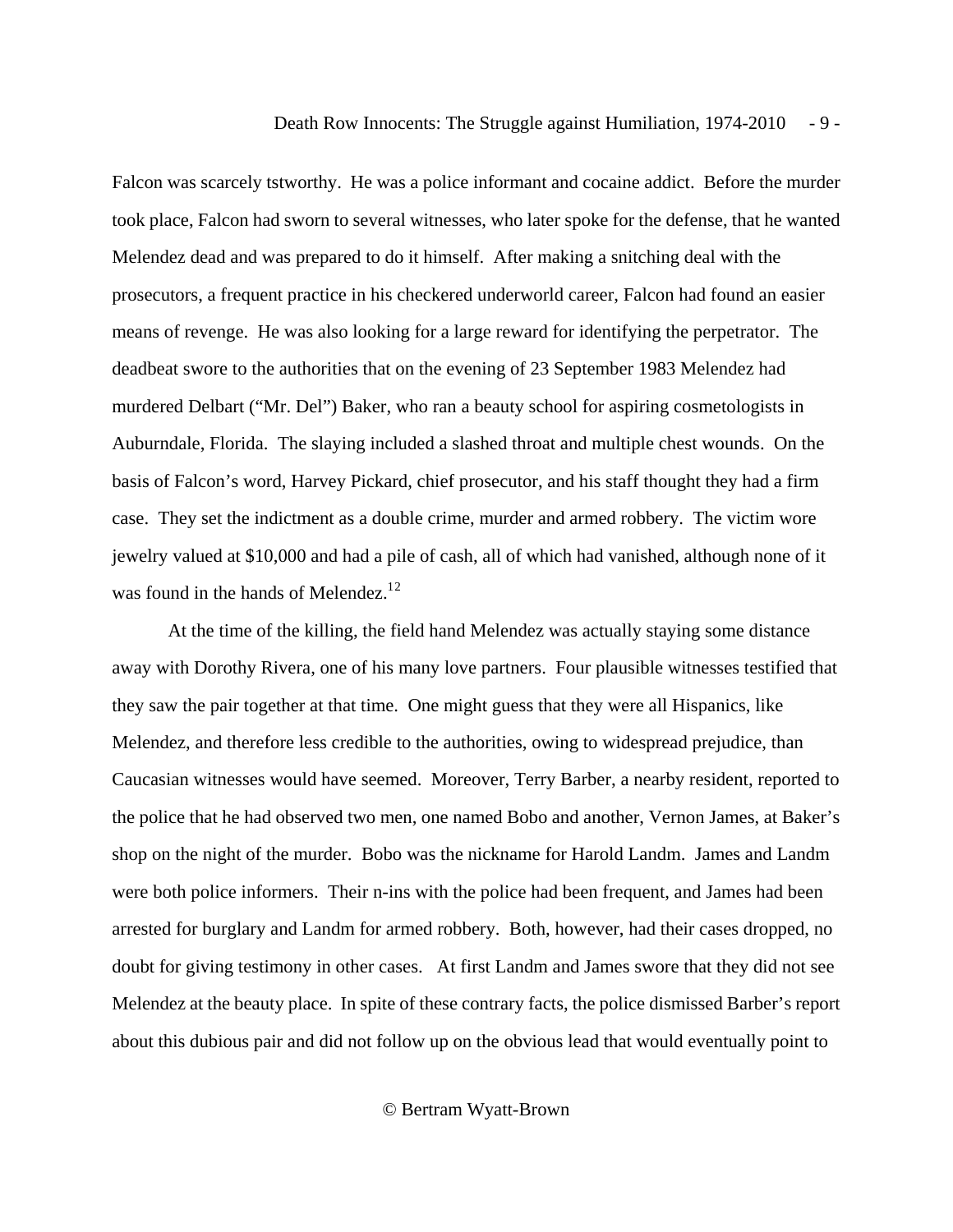them as the killers. Ten defense witnesses threw substantial doubt on the testimony of key prosecution witnesses. The prosecution instead took the word of the actual murderers Vernon James and Landrum. They also dragged in Melendez's friend John Berrien whom Falcon falsely claimed had been Melendez's driver. Berrien, an African American, was given the full interrogative treatment. Threatened repeatedly and thrown into jail for the murder, Berrien finally named Melendez the perpetrator. He was then coached intensely on what to say in the witness box. Of course, the three, Landm, Berrien, and James denied being at the scene. Like Falcon, they did as the state bid them to get reduced penalties for other offenses they had committed.<sup>1[3](#page-30-0)</sup>

 The weakness of the prosecutors' case did not sway the jury members. They had no inkling about the offers of reduced punishment for the prevaricating witnesses. Melendez was found guilty and sentenced to death. His case went from a lower court to the Florida Supreme Court, but the justices denied the formal entreaty for a retrial. As in the Keine case, prosecutors had withheld exculpatory evidence from the defense lawyers. Days before the date of execution, Melendez's last public defender was mmaging through the files of Dwight Wells, a new and untried member of the initial defense team. He came upon the confession of Vernon James. James had been on the scene of the murder, had told the attorney about his presence, and had witnessed the crime itself. When called to testify, James, however, had pleaded his fifth-amendment rights against self-incrimination. The judge had then denied a defense motion to introduce Wells's taping of James's confession to the court. Melendez had been found guilty without physical evidence. Dubious testimony and the defense team's presentation of credible witnesses who placed him far from the crime scene were further indications of innocence. Although the skin color and language of the Hispanic were never mentioned as factors in his guilt, such could well have been one reason for his selection.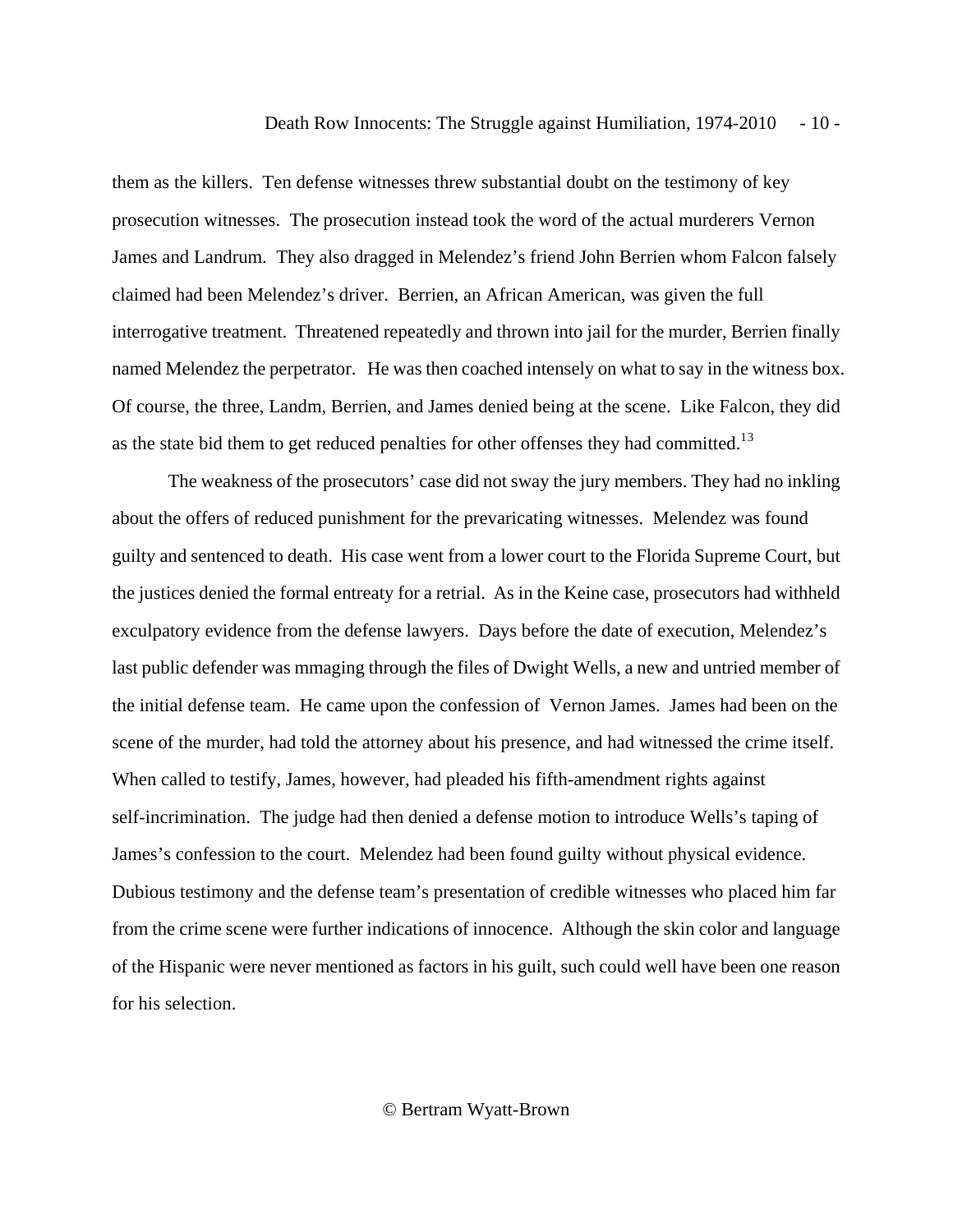On the day before his execution in 2002, Melendez won release after seventeen years on death row. He owed his freedom to Judge Barbara Fleischer. Although delaying the appeal for two years, she eventually read the files. She discovered that Melendez's chief counsel, Roger Alcott, had not followed available leads, notably that of Vernon James's near confession to Wells, Alcott's young associate. The latter was justifiably convinced James's taped story was te. Yet he had lacked the resources to nail it down. Also, the judge noted that the counselor had tried hard to discover why Berrien, who like the other prosecution witnesses, had been arrested for minor crimes, was willing to witness against Melendez. The deal had been suppressed and only emerged later, Judge Fleischer noted, thus thwarting a chance for the defense to challenge the witness's credibility. On this score she had a point. In a number of instances, men accused of murder have falsely confess to the crime. In 1998 several released death-row inmates admitted that they had lied under police duress. Some were mentally unstable, others did so under police or prosecutor promises of lenience for admitting to the deed.<sup>1[4](#page-30-0)</sup> Dr. Richard J. Ofshe, a social psychologist, was called as an expert witness. His specialty was the exposure of police misconduct in interrogations and coerced confessions. Dr. Ofshe testified that the authorities had sought a false admission from John Berrien that would implicate Melendez. Alcott rightly suspected that Berrien was actually deeply involved in the murder. But the prosecution had withheld transcripts of earlier interviews in which Berrien displayed serious inconsistencies in his accounts of events. Time after time, the trial court refused defense counsel from any cross-examination of prosecution witnesses. "As a result, the jury was not given an opportunity to fully assess the credibility of this [John Berrien] witness," wrote Judge Fleischer. She further explained that at a later hearing, "Berrien recanted much of his inculpatory testimony against Mr. Melendez." She could have reprimanded the original trial judge for his biased lings favoring the state. But she did not. "After a thorough cumulative analysis of all of the evidence, the Court," Fleischer, however, concluded, "cannot find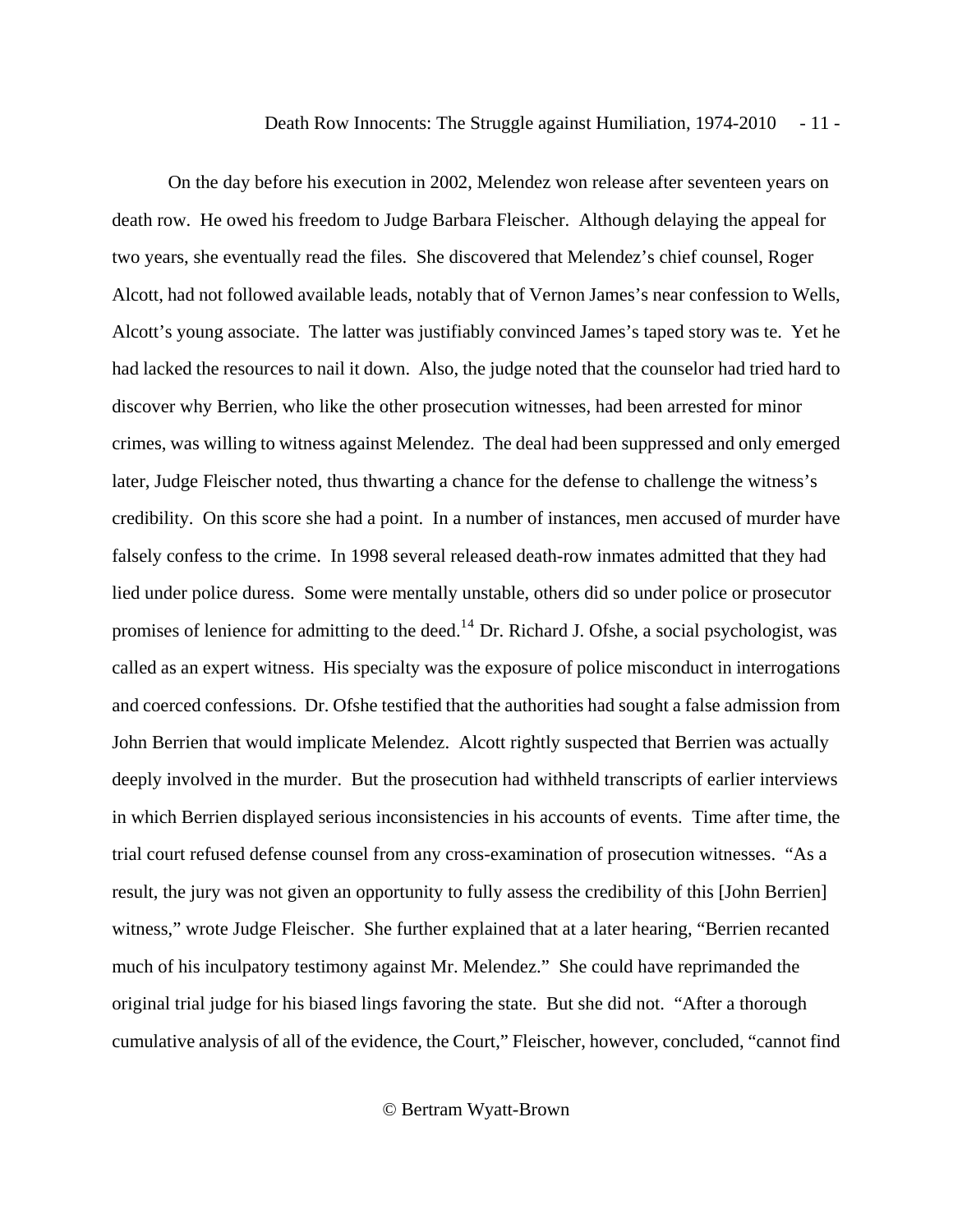that these errors are harmless beyond a reasonable doubt." Therefore, "the Defendant's conviction and death sentence from September 20 and 21, 1984 must be set aside." She ordered a new trial.<sup>1[5](#page-31-0)</sup>

 To win a conviction in that event would have been nearly impossible. By then Falcon had been exposed for the liar he was. John Berrien, a key prosecution witness and also an accomplice in the murder and robbery, had died. (His brother George may well have had the missing jewelry.) Harold Landm did not die peacefully at home but was found with bullets in his head. Reluctantly, the state decided not to continue the pursuit of the Hispanic in light of Judge Fleischer's ling.<sup>1[6](#page-31-0)</sup> The state refused to concede entirely. Chip Thullbery, a Polk County justice administrator, explained: "Hardy Pickard is an honorable prosecutor. He would not intentionally have held back something if he thought someone was not guilty." Thullbery claimed that Pickard believed the evidence, which included notes and transcripts of interviews with Vernon James, and none of the statements suggested that Melendez was not present and was innocent of the crime. No apologies came from the lips or pen of any of the Polk County authorities. "The office still believes Mr. Melendez is guilty," Thurllbery continued, "but we are not going forward because we simply do not have the evidence to do so."<sup>1[7](#page-31-0)</sup> Melendez was soon a free man. Two years after Melendez's release, Vernon James, like Landm, was dead. He had been was shot by a police officer.<sup>1[8](#page-31-0)</sup> Although Melendez would have reason for bitterness, he has shown a different spirit. He has since spoken forcefully to sympathetic groups in the hope that some day capital punishment will be prohibited. He works chiefly with troubled children in Puerto Rico.<sup>1[9](#page-31-0)</sup>

 Like Melendez and Keine, Michael Ray Graham was yet another victim of false witnessing. He was a young man looking for work in Louisiana. In 1984 Delton Frost, an old black vegetable farmer of Downsville, Louisiana, and his invalid wife lost their lives in a robbery of all theirs life savings, which they had kept in a tnk under their bed. Sheriff Larry Averitt had no homicide experience and refused offers of official help. As it later became clear, he had feared discovery of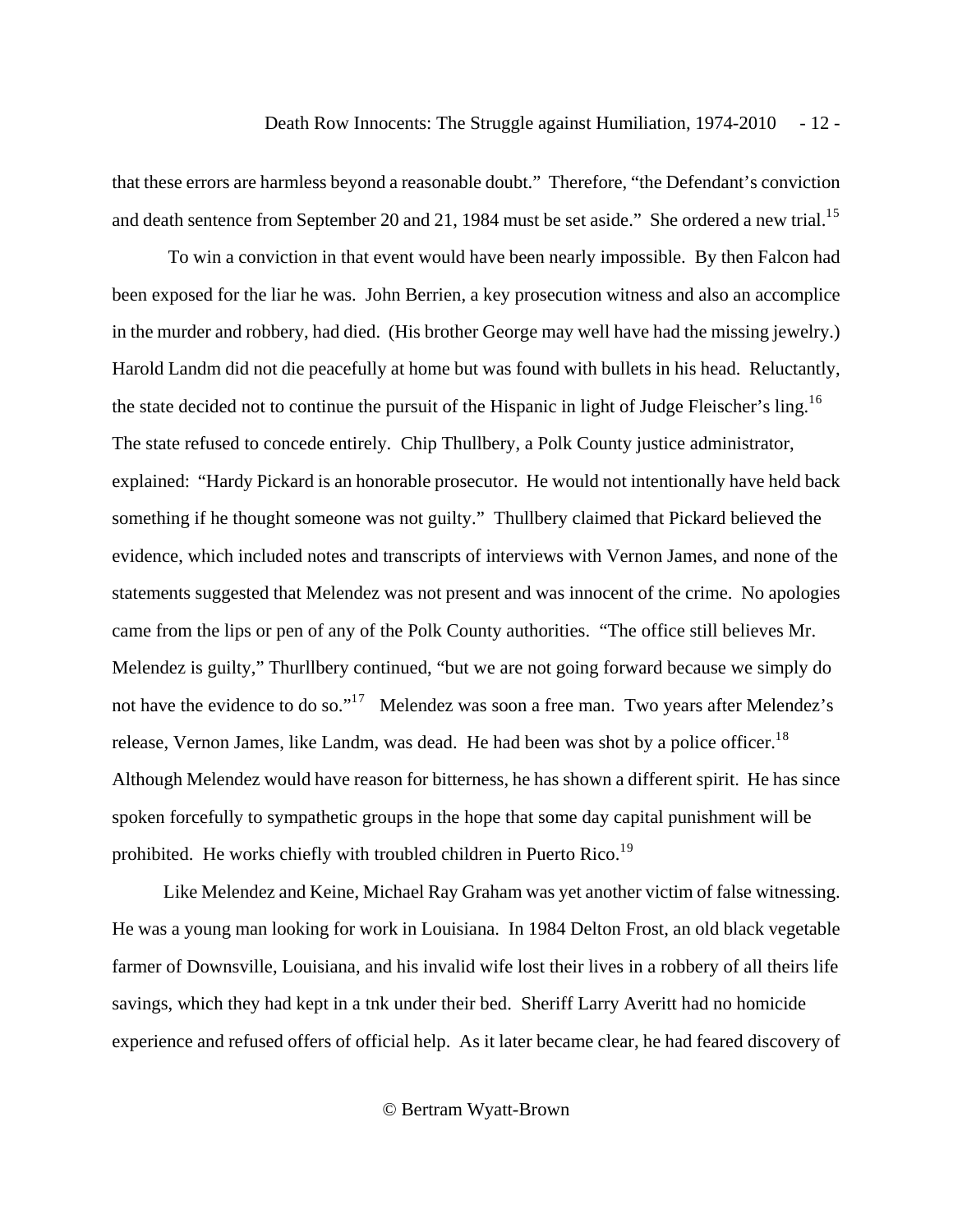his embezzlement of county funds and mail fraud. Averitt was eventually caught. Disclosure of his guilt, however, came far too late for Graham's defense team. Graham was to spend fourteen years on death row. Janet Burrell, eager for revenge against her former husband, Albert Burrell, phoned Sheriff Averitt. She reported that she had overheard her ex-husband, holding a rifle, talking with Graham about robbing the Frosts. From the start, the credibility of her story was doubtful enough to prompt an assistant prosecutor to consider it fake. He so informed District Attorney Dan Grady, his boss. Grady, though, insisted that once Averitt had arrested Burrell and Graham for the crime it would never do to embarrass the freshman police officer just as he was starting his duties. An untstworthy snitch in the county jail claimed that his cellmate Burrell had boasted about his part in crime. In an arrangement with the prosecution, the petty criminal was placed in Graham's cell. He then claimed that Graham, too, had confessed to him about the murder and robbery.<sup>2[0](#page-31-0)</sup>

 On that basis, both Burrell and Graham were charged with capital murder, tried separately, convicted, and sentenced to death. Then, in a new trial on appeal, several prosecution witnesses admitted they had lied. Janet Burrell's conscience had bothered her for years. She finally recanted her testimony and admitted not knowing anything about Graham or the alleged complicity of her former husband. The prosecution, however, threatened her with loss of child custody. Nevertheless, she still refused to reassert her original story. Also helping Graham's case was the late discovery of the murder weapon which had no connection to Graham.<sup>2[1](#page-31-0)</sup> Judge Cynthia Woodard pointed out the egregious missteps and violations of the protocols, and he was once more a freeman. If these and prior cases are any indication of a general problem, then we must conclude that prosecutors and police base their decisions less on the demonstrable evidence and more on their personal emotions and attitudes.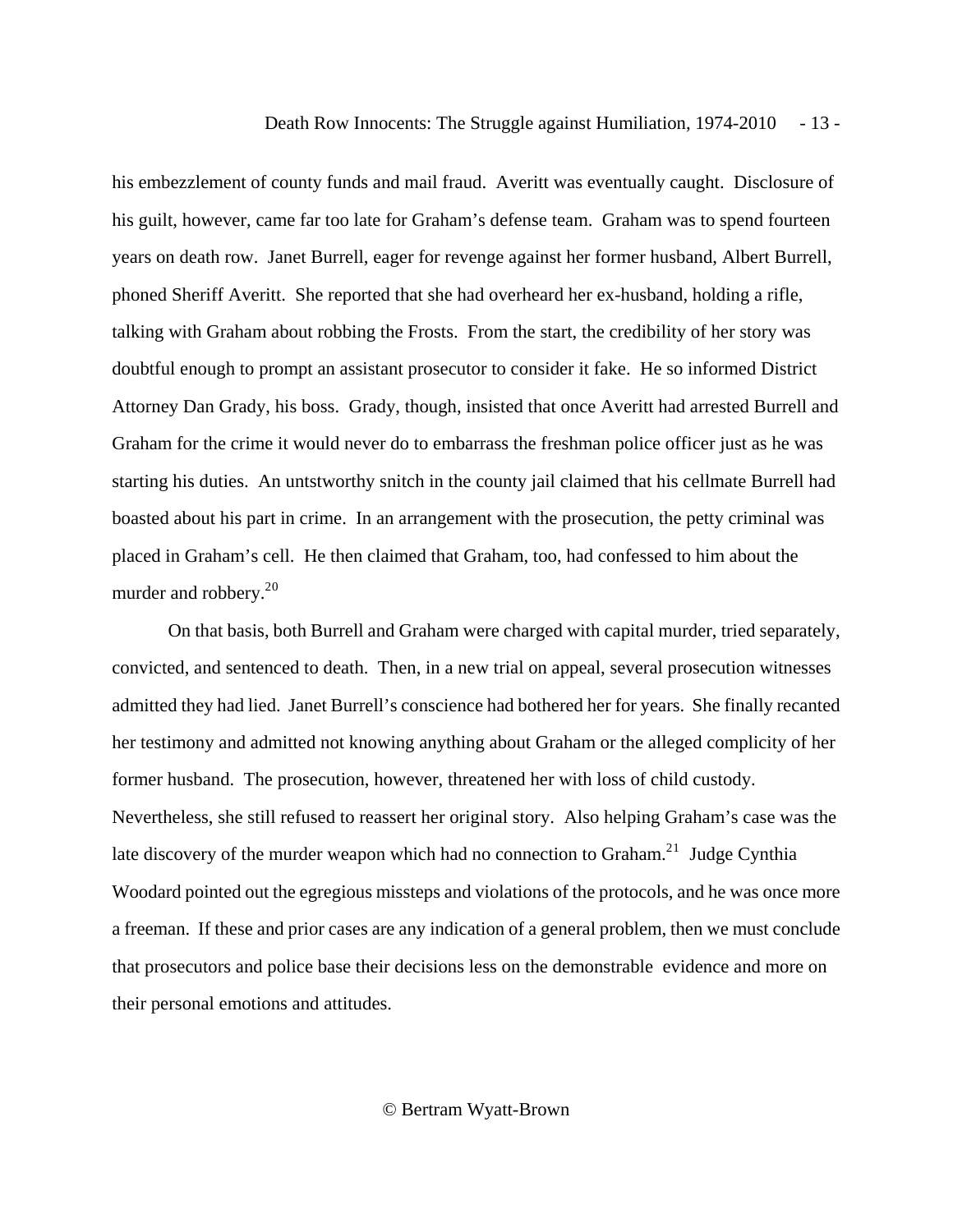Such would certainly appear to be the case in perhaps the most flagrant miscarriage of justice, the indictment of Madison Hobley, an African American with a wife and very handsome baby boy in 1980. Hobley's parents, a civil engineer and nurse, were solid, well educated members of the Chicago middle class. Unfortunately, the young couple had taken a third floor apartment in a building, which, it turned out, was part of a territorial dispute between two dg gangs. Foolishly, Hobley had taken up with a young woman named Angela McDaniel. His wife Anita found out, and their relationship grew rocky. Yet they managed to live together in the apartment. At 2 a.m., a few days after Christmas, 1997, a fire enveloped the building. Hobley tried and failed to save his wife and his 15-month old son Philip and only barely escaped the flames and smoke himself. From the start, the police decided that the husband had murdered his familyIs this a sort of law of averages decision that law enforcement officials make? Are they basing judgments on what they have seen in the past?. They assumed that Anita Hobley was about to refuse him a divorce. At the police station, Robert Dwyer, a detective, shouted at him, "You are a nigger, I'm a white man." All blacks hate whites, he insisted. $22$  $22$ 

 The officers in District Two refused Hobley access to an attorney. When the fire had epted, Hobley barely escaped without shoes and clad only in his underpants. Would a premeditating murderer not plan to have at least footwear and jeans before sloshing gasoline around his own door? Distraught and in mourning, Hobley was subjected to torture at the hands of Detective Dwyer and others in the police station. They threw him against a wall, beat him, and handed him a completely fabricated confession to sign. In addition, Dwyer, James Lotito, and Detective Daniel McWeeny suffocated him by forcing him under a plastic typewriter cover until he blacked out. They claimed he had signed a confession, but he had not. Despite the torment, he still refused to admit guilt.<sup>2[3](#page-32-0)</sup>

 Police misconduct was only the beginning of btality and misrepresentation under Jon Burge, the racist Commander How was that the case?of Area Two. Suspicion should actually have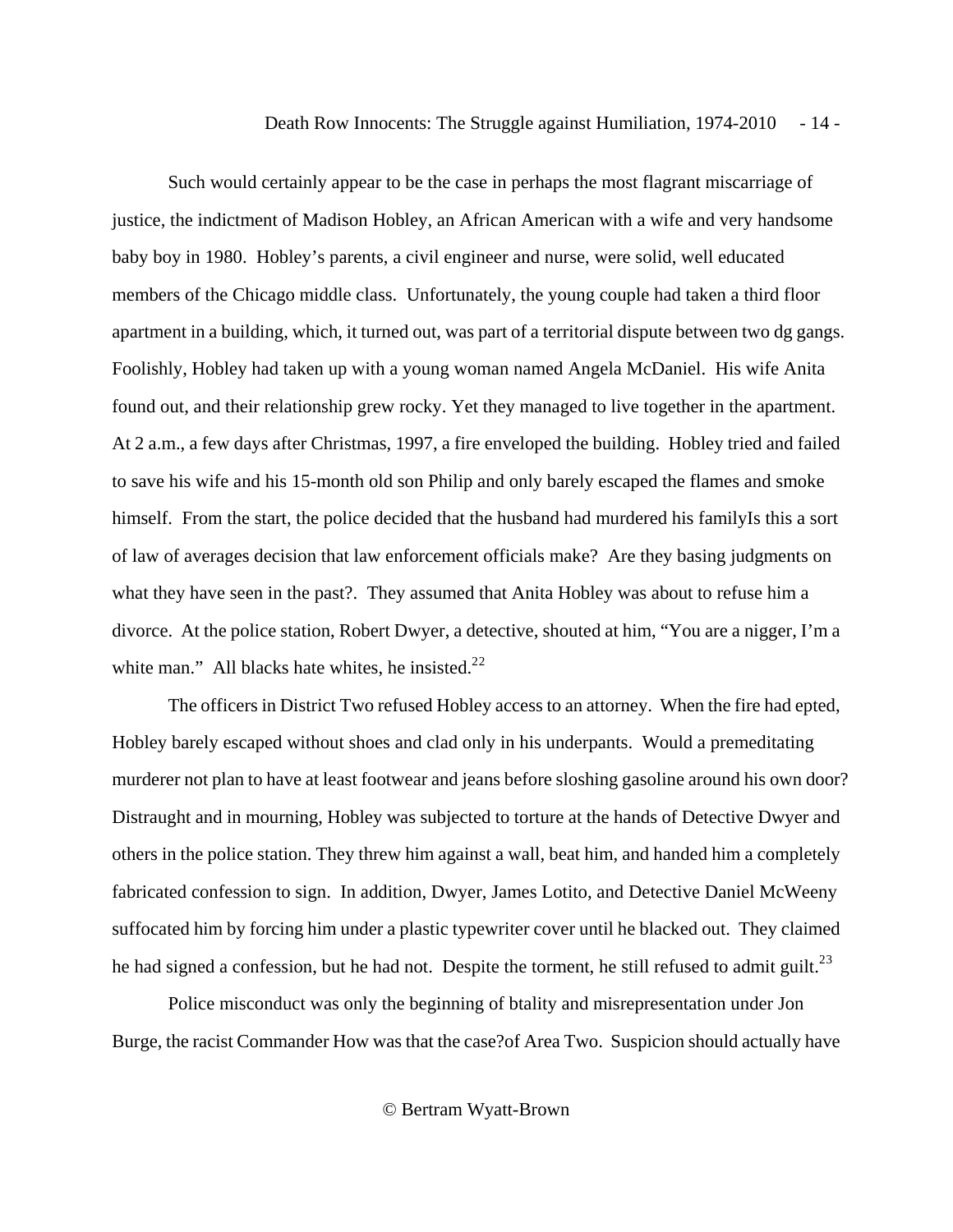fallen on Andre Council, leader of one of the dg gangs. He was known as "the Enforcer." Already Council was a suspected arsonist responsible for an earlier fire set in the continuing gang war. Despite his clear complicity in that incident and yet another destctive act, the police favored him for reasons never fully disclosed. Commander Burge did not even have Council's fingerprints taken to see if they matched others connected with the various recent arsons. Although witnesses had offered the authorities leads toward Council's role in the blazes, they ignored them. Instead, they gave Council a reduced sentence for another crime if he were to testify against Hobley. Of course, he graciously obliged. He swore that he had seen Hobley buy the gas at a filling station and that he saw him fill his can. $24$  $24$ 

 Fully dedicated to saving her client, Judy Harmon, public defender, did her best. With the Chicago media siding with the establishment, however, Hobley was doomed. A prosecution witness made matters even worse. A so-called fire expert, who received a great sum for his testimony, claimed the fire started on the third floor, not the first. Another expert with greater scientific knowledge, accurately located its origin. The prosecutors mocked his testimony unmercifully. Even when a gasoline can turned out to be a piece of evidence from a different and earlier fire, Harmon's plea for a retrial fell on deaf ears before Judge Christy Berkos, a former mayor of the notoriously racist Cicero, Illinois. The prosecution had jailed and manhandled Angela McDaniel, Hobley's girl friend. She supplied an affidavit of police barbarity. Judge Berkos refused to countenance her narrative along with other reports of similarly racist behavior in District Two.<sup>2[5](#page-32-0)</sup>

 The jury itself was tainted. A Chicago suburban police officer assumed the role of foreman and convinced the others to convict in the face of a major fact: there was no evidence of Hobley's fingerprints on the suspect gasoline can and no gasoline stains on his clothing. Although the defense team had expanded with the addition of first-rate *pro bono* attorneys, the Illinois Supreme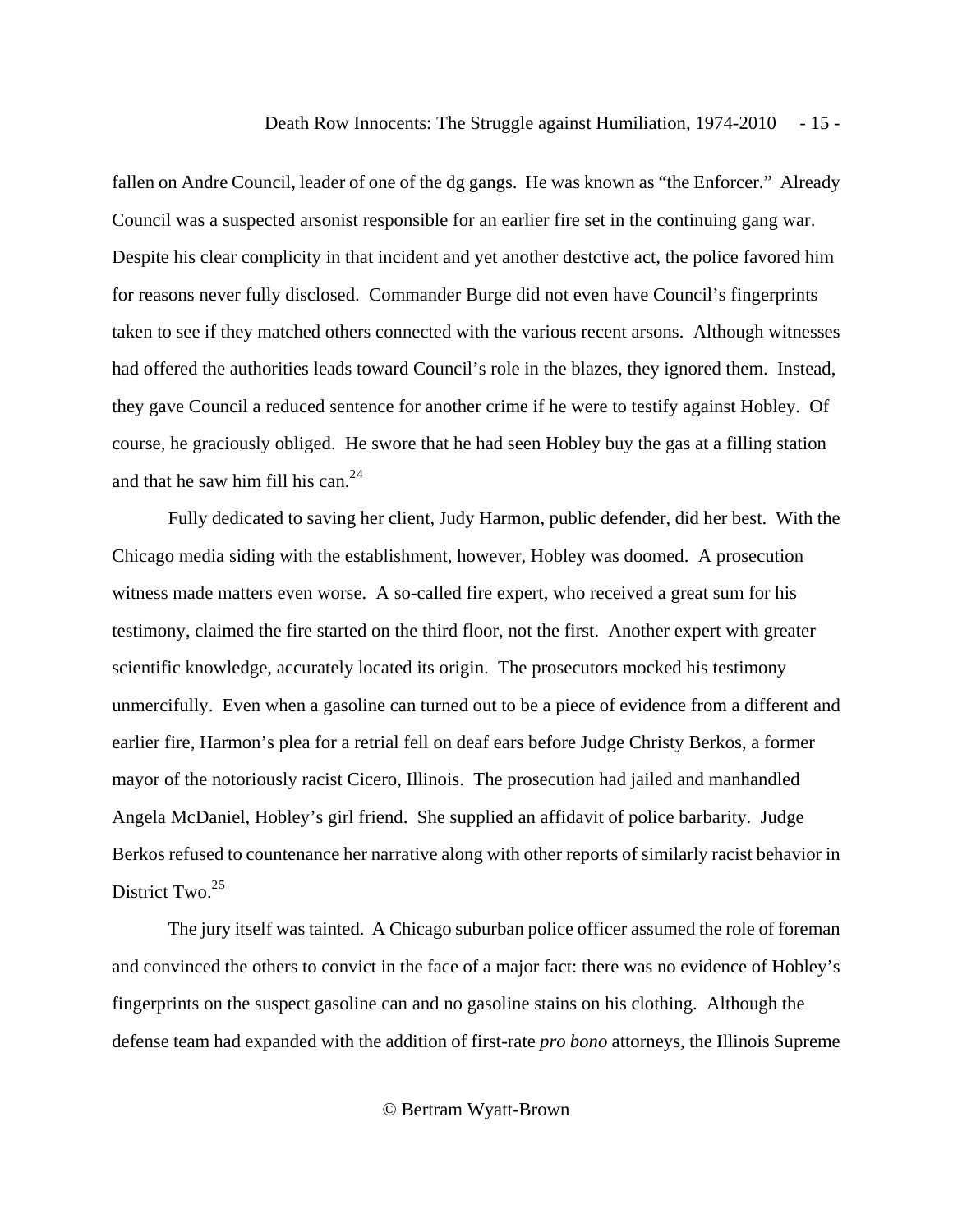Court denied their appeal. Luckily before the order to execute could be carried out, however, Governor George Ryan pardoned Hobley along with some others on death row. A number of factors led to Ryan's decision. It had become clear that the police had known from the beginning that Hobley was not guilty. Also Judge William Porter's lings during two trials had been outrageously slanted, compounding the misjudgments of Judge Berkos, his predecessor. (Judge Berkos had retired and Porter took his place.) Finally, after Hobley was locked up, the Chicago Fire Department reported the continuation of neighborhood fires. They stated that these blazes had to have been set by the same individual. Belatedly Council was charged with starting them. These and other details had won the governor's pardon for Hobley.<sup>2[6](#page-32-0)</sup>

 Like Hobley, Larry Randall Padgett of Arab, Alabama, was carrying on an extramarital affair. His choice was with one Judy Bagwell, a coarse but seductive neighbor. Her husband, Tommy Smith, was outraged and swore revenge. Having by then left his devout Baptist wife Cathy and two children, Padgett took Judy on a vacation in Florida. The night before their departure, Cathy was found murdered. She had been stabbed over forty times. Suspicion at once fell on the feckless and love-smitten husband.. A DNA lab test indicated that semen found in the body and matched that of Padgett himself. A second test supplied the same result. The results of the blood comparison were not then supplied as well. Curiously, before trial, a half-literate, unsigned letter arrived at the police headquarters. The writer claimed that Padgett did not kill his wife and offered details that only the actual murderer would know. Convinced that Padgett was guilty, Judge William Jetton led against the admission of the letter. Not unexpectedly, the first trial resulted in a guilty verdict with Padgett headed for execution. Much of the prosecution's case rested on the DNA samples taken. But it turned out, the blood samples indicated his innocence, a material fact that the prosecution had not shared with the defense. $27$  $27$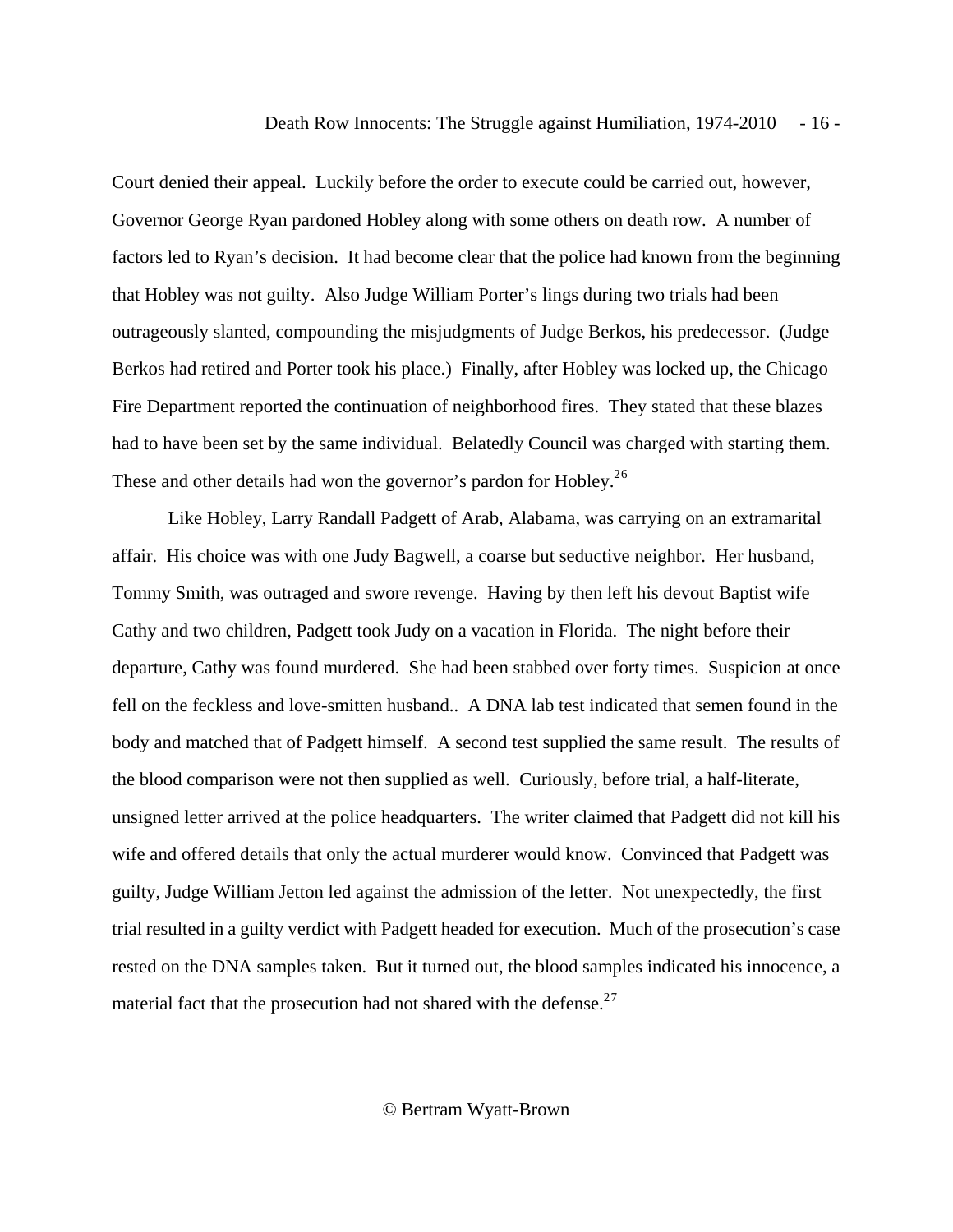Alabama does not provide funds for indigent offenders to obtain a public defender. Padgett was forced to sell all he owned to pay for his defense. Richard Jaffe, a Birmingham attorney who grew convinced of his innocence, however, agreed to take the case *pro bono*. All signs pointed to Judy Bagwell as the killer. Defense attorney Richard Jaffe painted as the culprit the neighbor having the affair with Padgett. Padgett said his lover killed his wife and put his semen in her. After they had sex, Bagwell would go into the bathroom and presumably use the semen for the plan she had worked out.<sup>2[8](#page-32-0)</sup> The defense mounted a strong argument with an array of believable witnesses. Jaffe nearly wng a confession from Bagwell herself on the witness stand. This time Judge Jetton realized his mistake. He agreed with the jury when the twelve reported their finding of not guilty. That closed Padgett's ordeal. Although he was Caucasian, his plight was just as dire as that of Hobley and Keine.

 More recently, an African-American named James Fisher of Oklahoma won freedom after eighteen years on death row. He had been charged with murder in 1984. His quandary was the malfeasance, not of police nor of prosecutors, but his own counsel. Fisher's first defense attorney had severe dg and alcohol problems, nor had he established any relationship with his desperate client. Counsel was also unable to expose the easily discernable flaws in the prosecution's weak case. Fisher's conviction was largely based on the testimony of a criminal who had initially been arrested for the murder itself. For his first appeal, the Equal Justice Initiative supplied Brian Stevenson as his defense attorney. In 2002 Stevenson pointed out that a higher court had reversed the conviction but allowed the state to institute a second trial against Fisher. Once more the same felon served as chief witness, while his defense attorney, no less incompetent his first, slept and muddled his way throughout the proceedings. The state attorney had no physical evidence to connect Fisher to the crime. He was again sentenced to die. On March 24, 2008, the appeals court granted Fisher a new trial. But he was not released until 2010. Underpaid, overworked, and given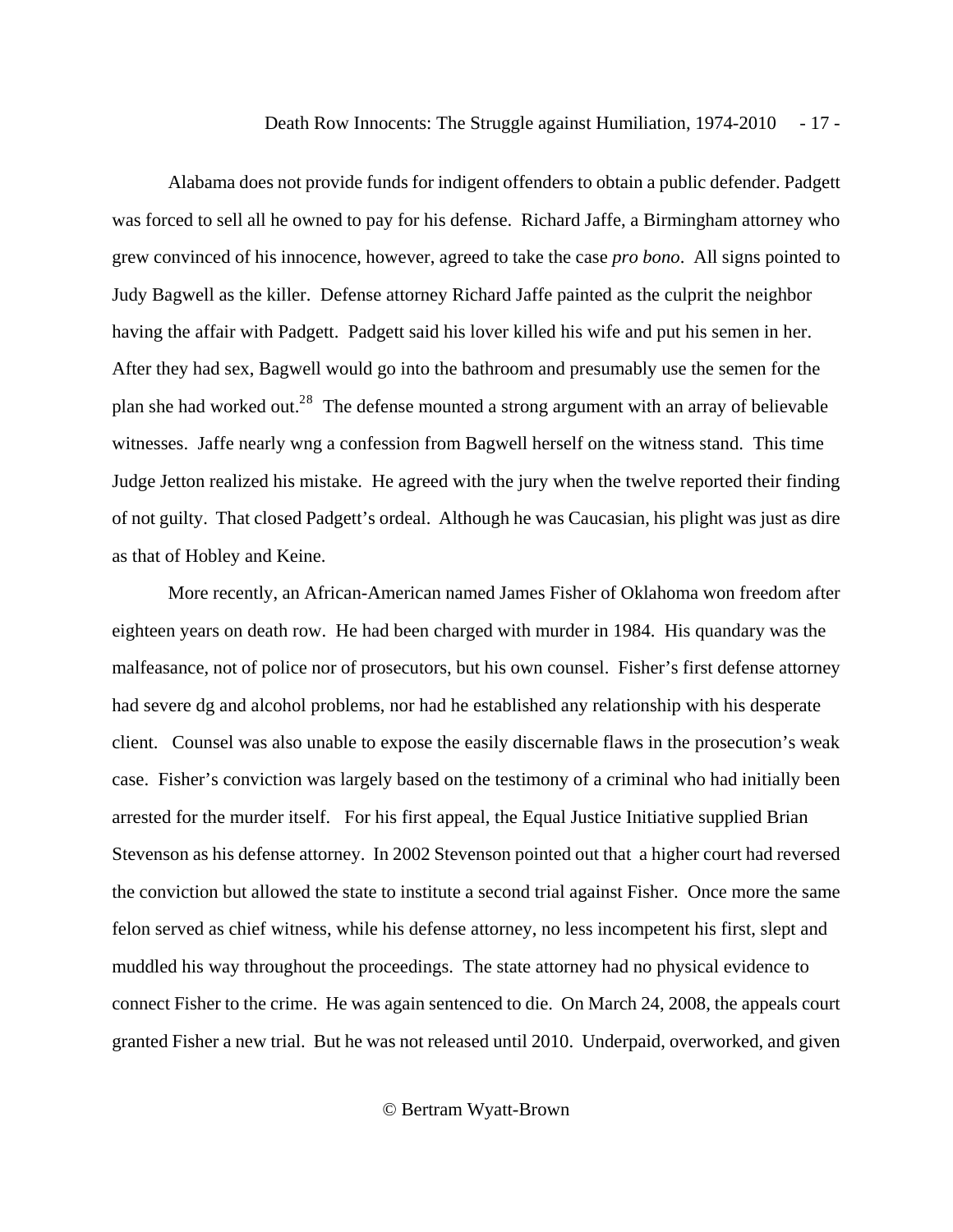too small a stipend for research and discovery, defense attorneys are more to be respected than they often are. Some, though, like Fisher's state-appointed lawyer, are simply hopelessly inept.<sup>2[9](#page-32-0)</sup>

 We have no idea how many such cases have resulted in the annihilation of innocent prisoners. One can imagine that some of those on death row today are victims of gross injustice. In *Execution's Doorstep*, Leslie Lytle notes that from 1900 to 2008 "states executed twenty-three individuals who likely were innocent." That figure is too low. A more recent figure, as of April 9, 2[0](#page-32-0)09 the total was 138 exonerations in 26 states, Florida having the largest number of  $23.^{30}$ However, in the cases sketched, we find a pattern of systematic inhumanity and gratuitous humiliation that should not be tolerated in a civilized nation. The first issue is the actual arrest and initial incarceration. African Americans, like Hobley, are all too often treated as if they were snarling, vicious beasts. Maybe something on long history of race prejudice and the judicial system? David Oshinsky's Worse than Slavery book.Allegedly to assure their compliance, they are subject to beatings, filthy, roach infested cells, thin blankets, hard bunks, half-cooked meals, violent or demented cellmates, solitary confinement for minor infractions, and other misfortunes. Historians have long exposed the layers of racial prejudice in the American past.<sup>3[1](#page-33-0)</sup> We would like to suppose that its disappearance is nigh. Such, however, does not appear to be the case.

 In addition to these miseries, there are further signs of depravation or distortion, all of which increase a prisoner's sense of worthlessness. Attorney-defendant correspondence may be withheld or delivered too late to be of use. Newspapers and other reading material may or may not be allowed on death row. At trial, we can only guess the feelings of betrayal and shame of an accused African American experiences when facing an all-white jury. Some state attorneys train prosecutors how to prevent black citizens from jury selection without risking charges of racial discrimination. The African-American Madison Hobley recalled the sheer vindictiveness of the police, who from the start, had decided on his guilt. They "looked me in the eye and told me that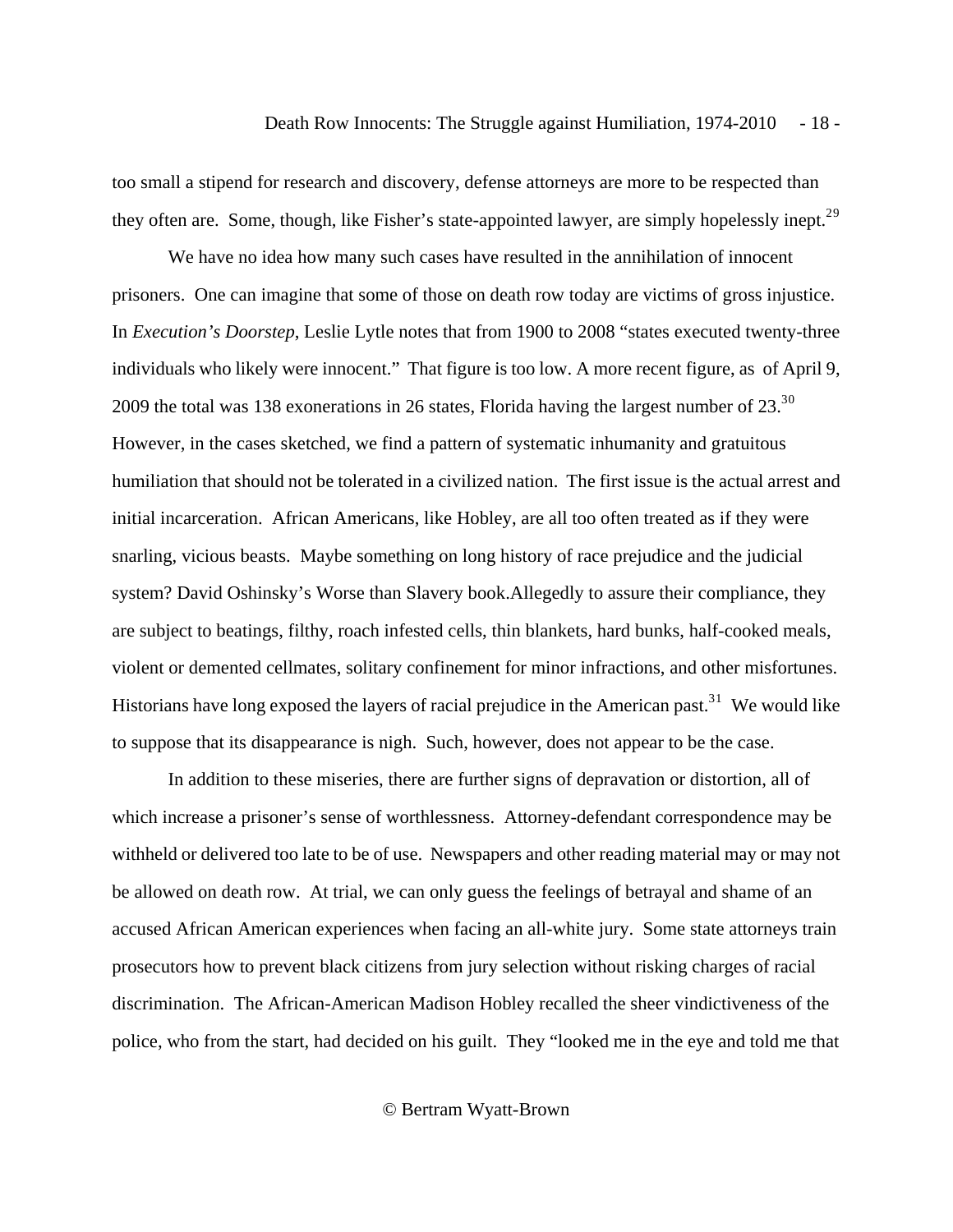they hated me. . .and didn't care about the people who died in the fire, including my wife and child." The fire had been a good thing since "'nothing but niggers' died."<sup>3[2](#page-33-0)</sup>

 One of the most serious problems is the prosecutorial suppression of exculpatory evidence.<sup>[3](#page-33-0)3</sup> According to Chief Justice Earl Warren's Supreme Court in *Brady v, Maryland* (1963), evidence of this kind is "material" if "there is a reasonable probability that his conviction or sentence would have been different had these materials been disclosed." The ling covers testifiers as well as physical evidence, along with such facts which, if known beforehand, would permit defense counsel to challenge the tthfulness of a prosecution witness.<sup>3[4](#page-33-0)</sup>

 Concerning our second theme, we turn to prosecutorial misconduct, although the individual cases demonstrate the point already. A major reason why such prosecutorial misconduct goes undetected or unpunished is the decision of the Supreme Court in 1976, Imbler v. Pachtman. In that ling, the court declared, "A state prosecuting attorney who, as here, acted within the scope of his duties in initiating and pursuing a criminal prosecution and in presenting the State's case, is absolutely immune from a civil suit for damages under §1983 for alleged deprivations of the accused's constitutional rights."<sup>3[5](#page-33-0)</sup> No matter how criminal, incompetent, or mentally unbalanced the prosecutor might be, he or she is untouchable by civil action. Official criminal indictment of wayward prosecutors presents them with far less trouble. As in most bureaucracies, there is an unacknowledged le to protect members of the same team.

 In 1989, the Texas Court of Criminal Appeals in *Ex parte Adams* (768 S.W.2d 281) overturned a death sentence for Randall Dale Adams. The court found that Douglas D. Mulder, prosecutor in the Texas trial court, knew that Emily Miller, his chief witness, was committing perjury in her witness-box accusations against the defendant. Mulder had kept secret the original interview with Miller. In it, her wild inconsistencies cast high doubt on her believability. In late discovery, Adams' counsel demanded Emily Miller's appearance for cross-examination. The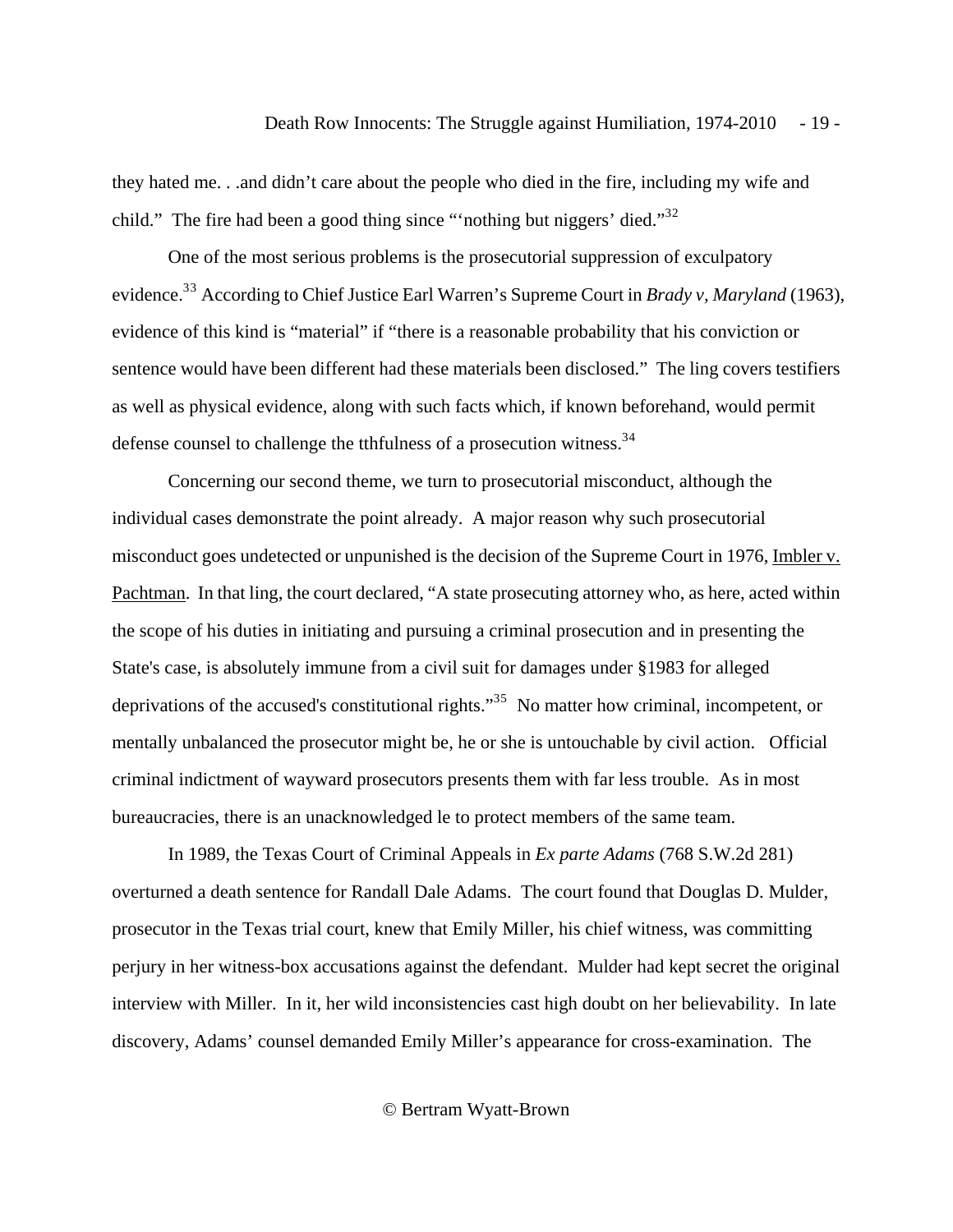prosecutor claimed not to know where she was, when he actually did know. (Later on, David Harris confessed to the murder and recanted his testimony against Adams that Mulder had extracted.) Harris swore that Adams had not fatally shot the police officer, a cause celebre at the time. The Texas Court of Criminal Appeals laid the blame directly where it belonged. The conviction "was unfair mainly because of prosecutor Doug Mulder." Since there are no statutes devoted to prosecutorial accountability, no action against Mulder, apart from the Appeals Court reprimand, took place. He practices law in Dallas. (Errol Morris produced a classic documentary, *The Thin Blue Line* (1988) on the case, with frank interviews of the principals.)<sup>3[6](#page-33-0)</sup>

 Concerning our second purpose, prosecutorial misconduct has already appeared in a number of cases cited, but the reasons behind them require additional explication. Politics plays a role in the use of dubious or credibility illegal prosecutorial practices.<sup>3[7](#page-34-0)</sup> This may well induce a prosecutor to make generous deals with police informants. Their testimony should always be sctinized thoroughly and prior records of their credibility taken into account. An example follows, showing how the dg addict or petty criminal may receive special consideration in sentencing for testifying against the prosecutor's selected defendant. In California Edward Lloyd Fink entered an agreement with the Long Beach police to name Edward Goldstein as the perpetrator in a murder case. In exchange for a reduced sentence for selling heroin, Fink reported that his new cell mate Goldstein confessed to the crime. He repeated this maneuver ten times for the police, after being locked in the same space with the ten individuals accused. Needless to say, Fink always denied on the witness stand any collaboration with the authorities, thus assuring the jury of his disinterest and honesty--and winning lower sentences for his own crimes.<sup>3[8](#page-34-0)</sup>

 On that issue the U. S. Supreme Court agreed in May, 2010, to hear a challenge concerning prosecutorial misconduct alleged in a civil suit. The federal jury award of \$12 million charge in Louisiana for the wrongful death penalty conviction of a John Thompson. He had served twelve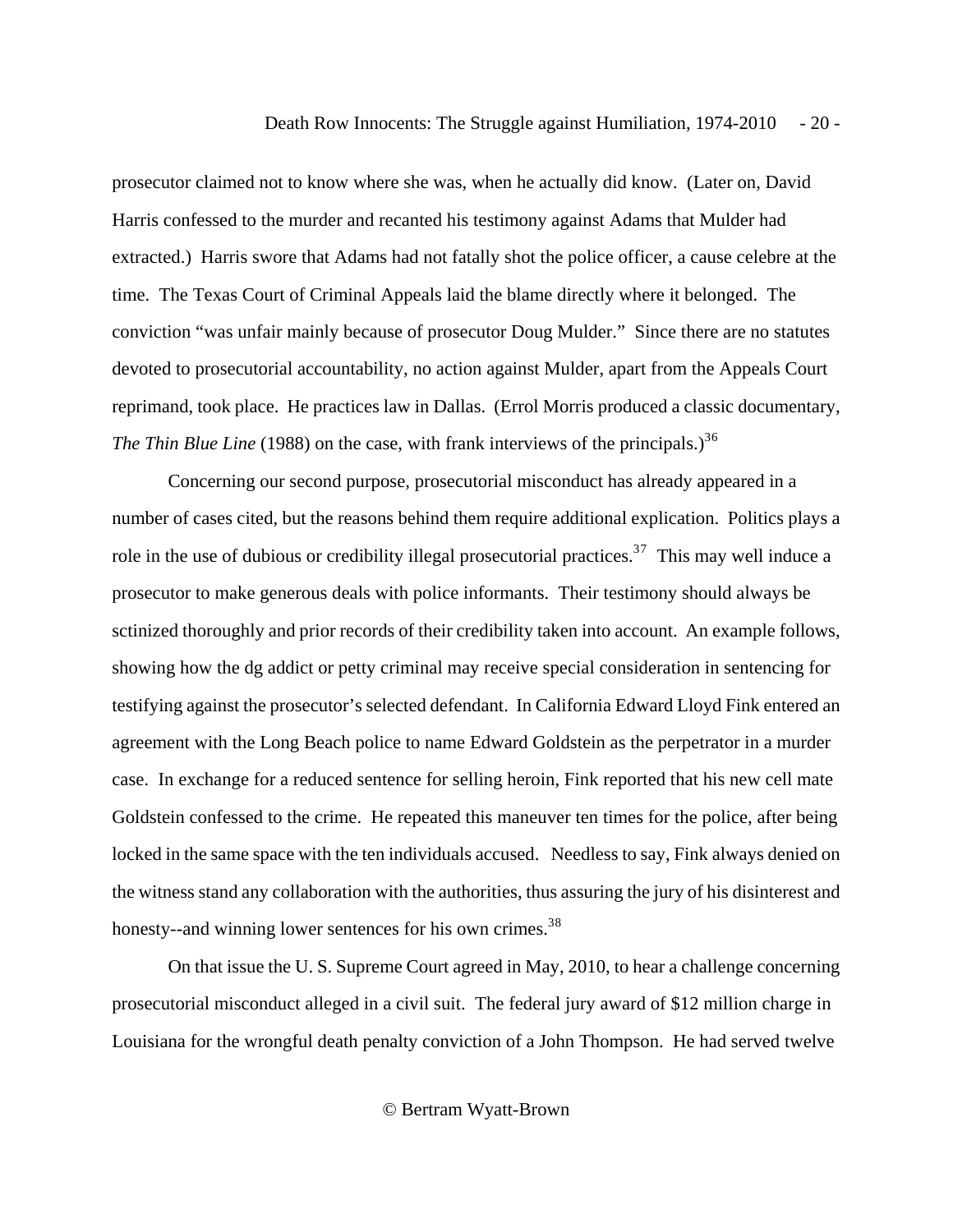years at Angola, but blood tests withheld from defense proved conclusively that he could not have been the killer. The Louisiana state attorney opposed the penalty on the grounds that the 1976 *Imbler v. Pachtman* Supreme Court decision applied to the case.<sup>3[9](#page-34-0)</sup> That ling, as mentioned, gave immunity to state authorities involved in crime from civil suits. The case of May, 2010, has yet to be decided.

 Whatever the outcome may be, the problem of police and prosecutorial overkill could possibly be more serious than we now can ascertain. In 2003, the Center for Public Integrity has reported that there were over 2,012 cases since 1970 in which prosecutors had been found guilty of misconduct. Police authorities, too, seek fast arrests and vigorous interrogations to expedite their work and show the public their competence in the quickest time possible. A case in point is the coerced confession of Eddie Lowery for rape in New York. The New York Times reported that Lowery explained how "he was just pressed beyond endurance by persistent interrogators." DNA tests, fourteen years after his conviction, proved that another man raped the 75 year old woman. Some forty cases of similarly false confessions, the reporter noted, have been recently ascertained. Professor Brandon L. Garrett of the University of Virginia Law School, has found that "almost all of these confessions looked uncannily reliable, rich in telling detail that almost inevitably had to come from the police. I had known that in a couple of these cases, contamination could have occurred," he told the New York *Times*. "I didn't expect to see that almost all of those that he studied, "had been contaminated." DNA testing has thus made a difference. Yet, the Supreme Court has led that death row inmates have no constitutional right to see the DNA results in their appeals. $40<sup>40</sup>$  $40<sup>40</sup>$  $40<sup>40</sup>$ 

 State legislatures and governors have been reluctant to enter this politically perilous terrain. By and large prosecutors have free reign. But occasionally, when the desire for conviction and the humiliation of the prisoner are paramount, they violate the law. In July 2010, at Fort Collins,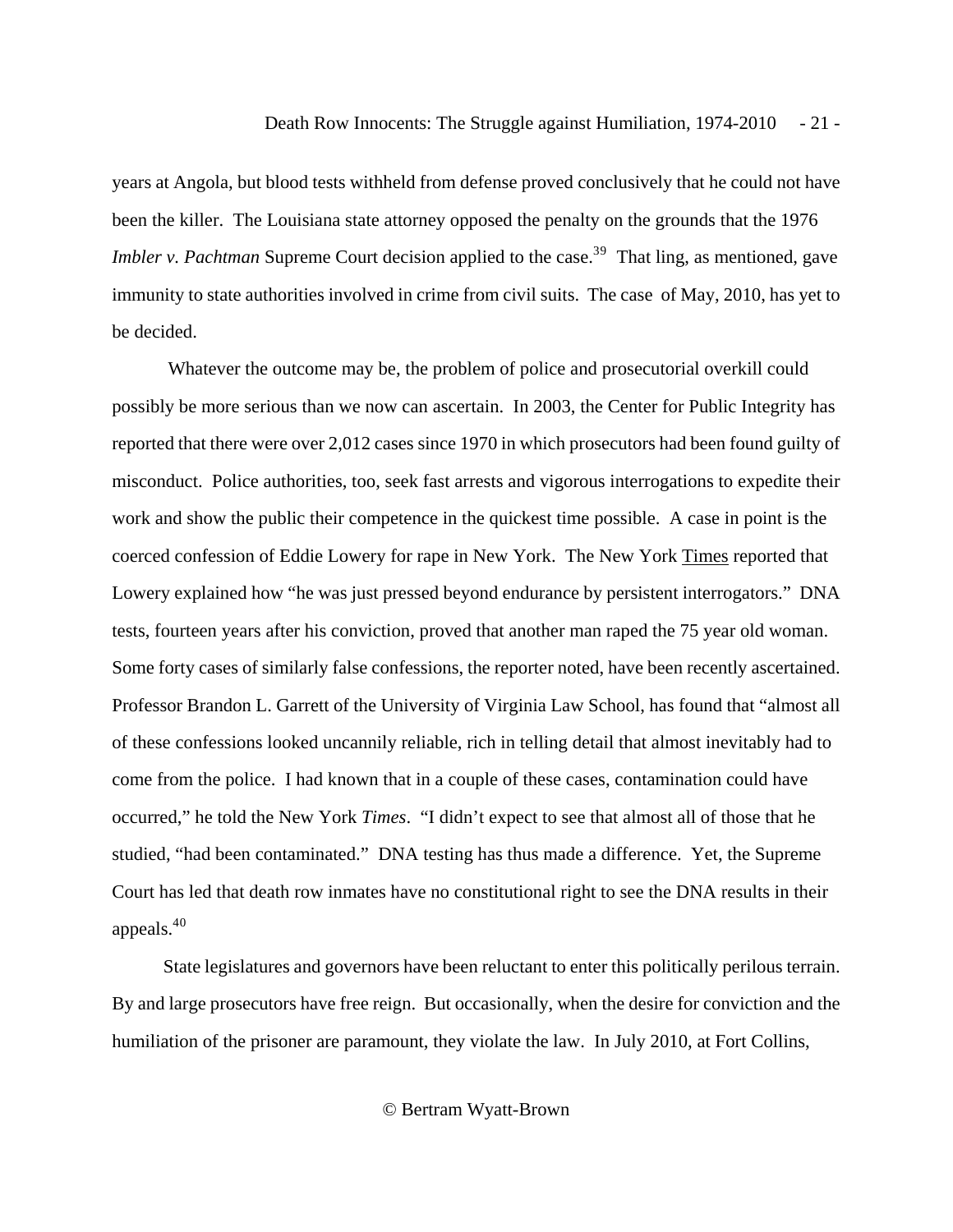Colorado, a police lieutenant was indicted for committing perjury. He had been the chief detective in a case that was to led to the incarceration and near death of Tim Masters for murder. The prosecutors were also involved in the deception. They withheld exculpatory evidence of Master's innocence from his defense counsel.<sup>4[1](#page-34-0)</sup> In East Texas, a similar case arose in 2004. Robert Farr, the actual murderer of young Richard Whitstead, was able to convince the authorities that it was Delma Banks who stole the lad's car and killed him. Only in a post-conviction hearing did the defense learn that Farr had stck a bargain with the prosecutors to save himself from being accused. In addition the prosecutor had coached Farr into lying on the witness stand.<sup>4[2](#page-35-0)</sup> The fstrations and near setbacks that these miscarriages impose for defense teams and especially for their clients must be almost unimaginable.

 The third and final issue is the accumulation of humiliations against which the innocent as well as the tly guilty have to confront daily in prison and, if released, afterwards. Other problems of humiliation with the system further burden the innocent. Unless carefully supervised, they can abuse prisoners on a whim, especially those on death row. Jails and penitentiaries are notoriously understaffed, often with poorly trained and underpaid guards. The cells may be six by nine feet, with a toilet, small basin, narrow bunk, and a window that admits little light. Food, minimal and tasteless, arrives through a slit in the door. Exercise outside, seldom more than once a week, may be allowed or denied at will. Showers are an occasional luxury. When leaving cells, convicts may have to undergo strip searches that diminish a prisoner's sense of dignity. Randall Padgett remembered the utter chaos and lack of privacy of prison life. "Just the feel of the place, people screaming, all kinds of commotion and those metal doors sliding and slamming, sliding and slamming."4[3](#page-35-0) Some give up entirely and refuse appeals. Dr. Stuart Grassian, a death-row expert, concludes, "The conditions of confinement are so oppressive, the helplessness endured in the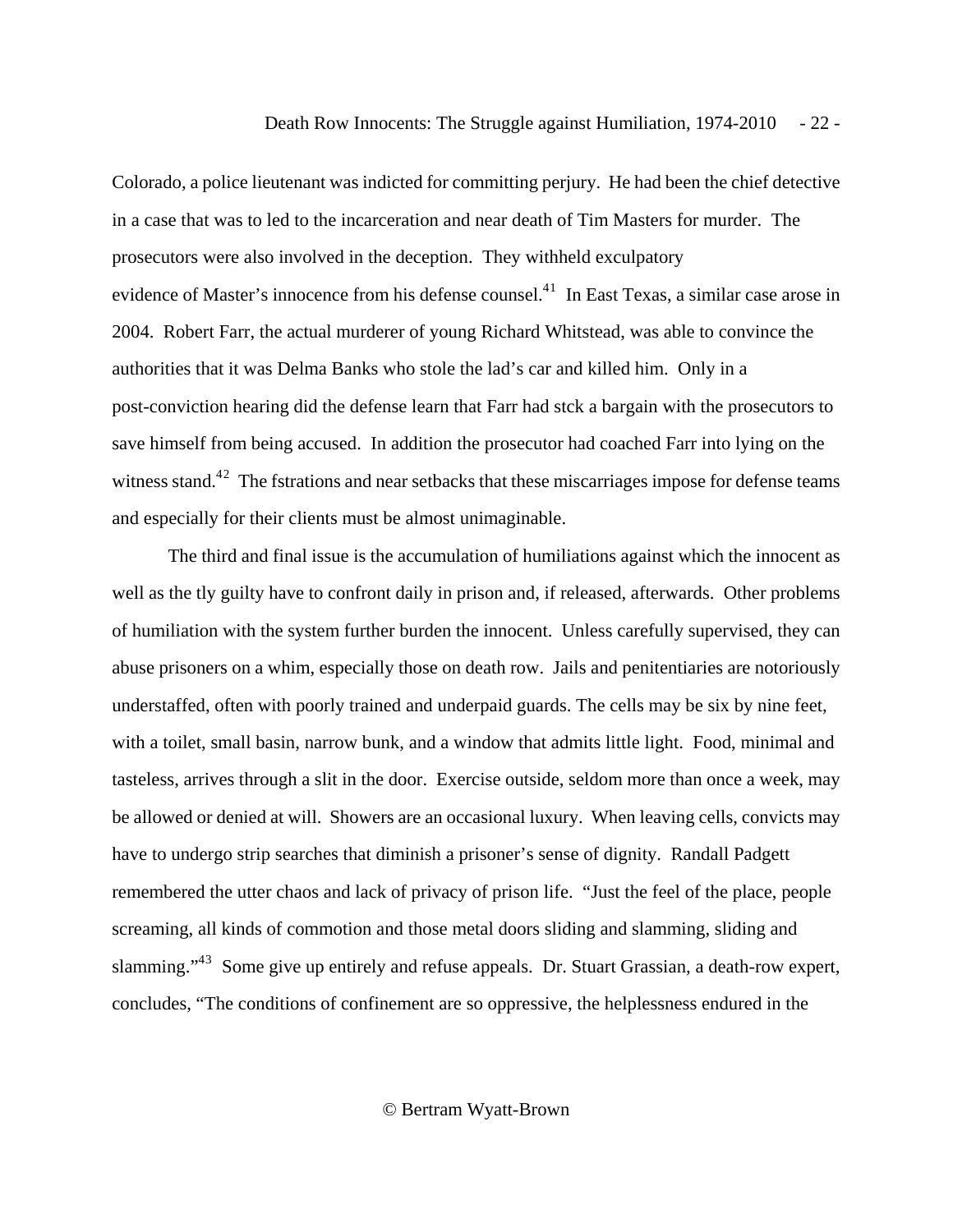roller coaster of hope and despair so wrenching and exhausting, that ultimately the inmate can no longer bear it."<sup>[4](#page-35-0)4</sup>

 When another prisoner chained and shackled, has to march with six guards toward his fatal destination, those awaiting their own fate salute him. In protest, they bang against the bars and doors. Yet inwardly they feel a heightened sense of shame and powerlessness. One of the most poignant aspects is how the suddenly released death-row inmate says goodbye to his friends whom he leaves behind to their certain fate. (Communication among prisoners is almost unstoppable unless they are thrown into solitary.) Gary Drinkard of Decatur, Alabama, was convicted of fatally mauling a junk dealer. After six years on death row, the State Supreme Court found him innocent on the day of his execution and released him in 2001 on the grounds of prosecutorial wrongdoing. In some ways Drinkard misses his old friends in prison. "People," he has pointed out, "depict them as animals in a cage to be kept in chains. But they're human beings. They're decent human beings." He admits, though, that many belong far from society. Juan Melendez was, of course, delirious, when word came of his exoneration. "I was happy but sad too, because I was leaving my friends." "Don't get in trouble out there," one prisoner warned through the bars. "Take care of your mama," said another. "He was crying," writes Melendez. No doubt the inmate was mourning for the loss of a companion in misery, the hopelessness of his situation, and the isolation facing him. As Melendez took his leave, the prisoners then began to clap, but, upset, the guards tried to stop them. Nonetheless, they defied their keepers and continued clapping until Melendez disappeared from their view and began a new life.<sup>4[5](#page-35-0)</sup>

 Death row inmates have to endure a life of virtual solitariness. A number of states--Texas, New York, Idaho, Arizona, Connecticut, Tennessee, Wyoming, North Carolina, and others--deny them family visits. In Virginia family members can see their kinsman on death row, but the state is considering restrictions to add to those already in place. The plan was that after September 1, 2010,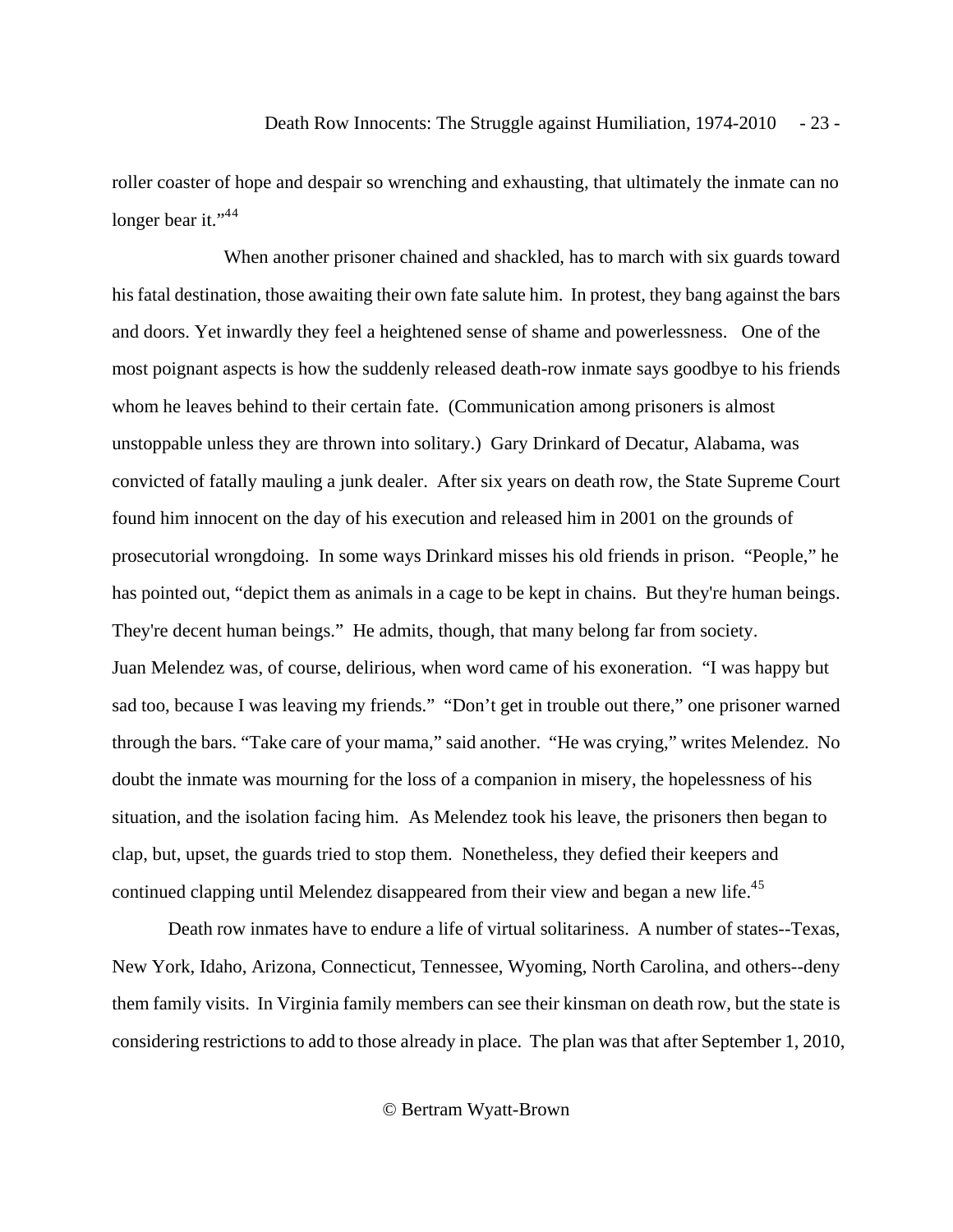prisoners could only be seen or converse on video cameras. Currently no physical contact but only hands or lips pressed against glass are allowed. Such prohibitions are supposed to enhance security but another, unspoken meaning is the humiliation of both the prisoner and his loved ones.<sup>4[6](#page-35-0)</sup> In some states defense attorneys also have too infrequent access to their clients. Kansas, however, is the only state with death penalty provisions to deny death row prisoners any contact with family visits. Such prohibitions of social and even law-related contacts further isolate the convict. Deprived of ordinary social interaction, they sometimes undergo varying degrees of mental deterioration. Most psychologically damaging is knowing the exact date and hour of execution or having to await official notification of that moment. Each day that draws the inmate closer to such an end increases the dread ever more intensely. Jennifer Fulwiler reports a conversation with a released death row prisoner that she saw on television. The former convict exclaimed how hard it would be to imagine what the situation is like. "When you're on death row, it's like you're already dead. You try to play cards, but you hear that clock ticking in your head, knowing that the date of your extinction has already been set, and now it's just a matter of days and minutes. You could read a book, watch some TV, but why? You're gonna die soon and can't take none of that stuff with you, so it doesn't really matter anyway." His recollection led to sobbing. "I got my whole life back when I got off of death row."<sup>4[7](#page-35-0)</sup>

 It is hardly a wonder that the death row survivor may suffer from post-traumatic stress disorderGreat point., similar to a battle-scarred soldier's reaction. Some think of suicide. To forensic psychologists, it is known as "death row syndrome." A few others actually do so. The rate of suicides before the fatal injection or electric current strike the prisoner far exceeds the percentage in 100,000 of those outside the walls.<sup>4[8](#page-35-0)</sup> On this issue, Frank Coppola presents an informative case. He spent three years appealing his conviction for murder in Virginia. Coppola was incarcerated at the Mecklenburg Correctional Center, Virginia's maximum-security prison.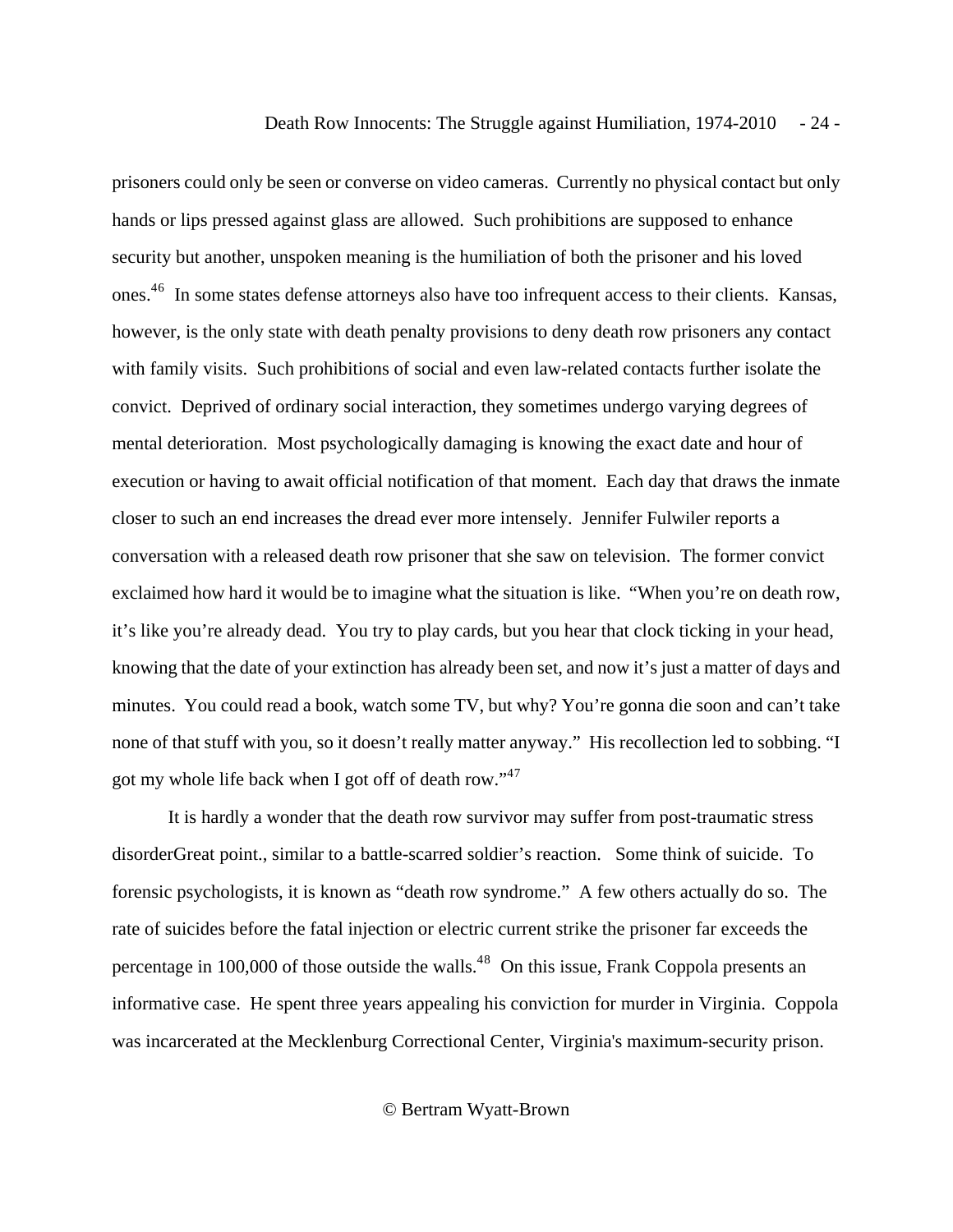Conditions there were unspeakable. Suddenly in the spring of 1982, Coppola dismissed his very able defense attorneys so that he could proceed more directly to his death. A psychologist with particular knowledge about the state prison was certain the decision to withdraw from appeals was the result of the lengthy time Coppola had been confined to a solitary cell. On August 10, 1982, he sat in the electric chair. The execution was botched. A lawyer for the defense witnessed the scene: not one but two 55-second jolts of electricity ended his life amidst the sizzling sound of burning flesh. Coppola's head and leg were frying, and the chamber filled with smoke. The stench was overpowering.<sup>4[9](#page-35-0)</sup> Thanks to a restricted gallery, which had also excluded the press, members of Coppola's family were not there to witness the horror. That would have compounded their humiliation. Family members of those sentenced to death undergo terrible strain as neighbors shun them or openly blame them for the crimes their relatives have committed, as Elizabeth Beck and colleagues contend in their study, *In the Shadow of Death*. 5[0](#page-36-0)

 In all fairness, it should be noted that others besides family members were not the only ones in severe emotional distress in the post-execution period. A few prison guards have taken the fatal event to heart. Ron McAndrew, a warden of a Florida state prison, confessed that he suffered deeply from depression over the process. The warden declared that some of his subordinates "turned to dgs and alcohol from the pain of knowing a man had died at their hands. And I've been haunted by the men I was asked to execute in the name of the state of Florida."<sup>5[1](#page-36-0)</sup> Just as the emotional disturbance affected the guards, the innocent candidate for execution, freed at a ccial juncture, continues to feel the horrendous effects of incarceration. Like McAndrew, they are haunted by memories of humiliation and deprivation. They vividly recall how it was when their every move is meant to show complete subservience and consciousness of their shame. They had then regarded with dread the few moments of change from the routine boredom. They had known how momentarily their release from the fetid interior will be. That had been especially so when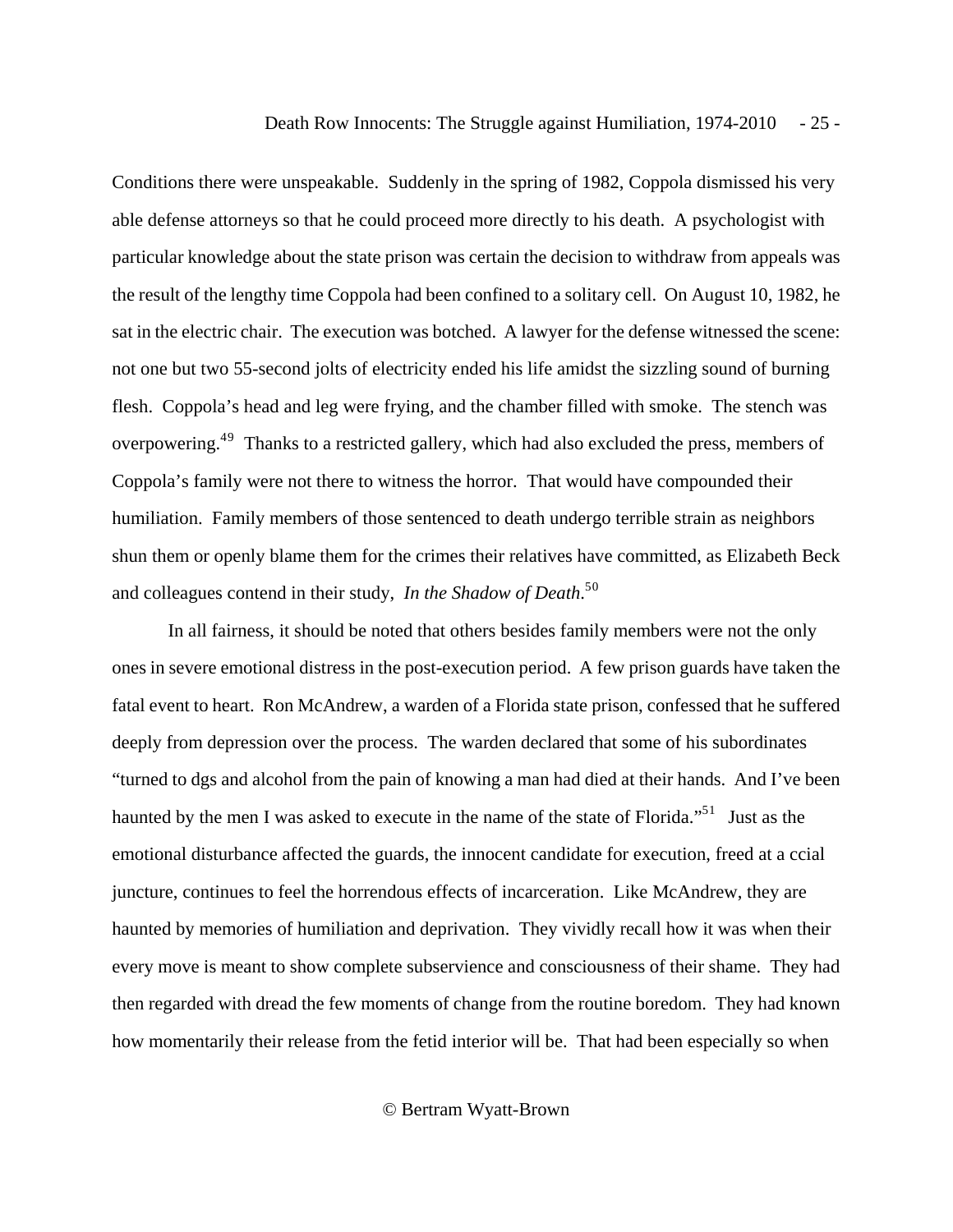they hear the barked command, "Yard in!" They were permitted to go a penned area outdoors, but the respite from tedium had been over in two hours or less. So they had then known that for another 22 hours there would be for them no fresh air, no natural daylight. "Yard in!" "Shit, man, we just got out here!' an inmate was likely to shout. The guards found the situation amusing. "C'mon fellas," recalls an inmate in a memoir, "yard in, yard in. Ya know we can't leave y'uns out here when it gits thunderin' and lightnin."" "Oh, why not?" another prisoner might have rejoined. "Y'll [af]'raid we gonna get ourself electrocuted?" This account comes from Mumia Abu-Jamal, a Blank Panther inmate who was eventually found innocent of the murder charge. $52$  $52$ 

 On the other hand, those guilty of the crime with which they were charged at some level must inwardly acknowledge that they had brought the situation on themselves. Their sense of humiliation would be perhaps less than that of an innocent. There is some tth to Evelin Lindner's statement: "A slave who lives in a world where beating slaves is part of the divine order does not suffer the same emotional pain" as someone unused to that environment.<sup>5[3](#page-36-0)</sup> The greater the social distance between the Augean status of prisons and the world of freedom and promise, the more difficult it would be to endure the loss of freedom and respectability. Nonetheless, the slave and the prisoner, out of defiance of their loss of any dignity and manhood, might well turn to resentment and vengeance, regardless of their legal status.

 In the years and days on death row, prisoners feel treated as if their every move is meant to show complete subservience and consciousness of their shame. They regard with dread the few moments of change from the routine boredom. They know how short their release from the fetid interior will be. That is especially so when they hear the barked command, "Yard in!" They are permitted to go a pen outdoors, but the respite from tedium is over in two hours. So they know that for another twenty-two hours there will be for them no fresh air, no natural daylight. "Yard in!" "Shit, man, we just got out here!' an inmate is likely to shout. The guards find the situation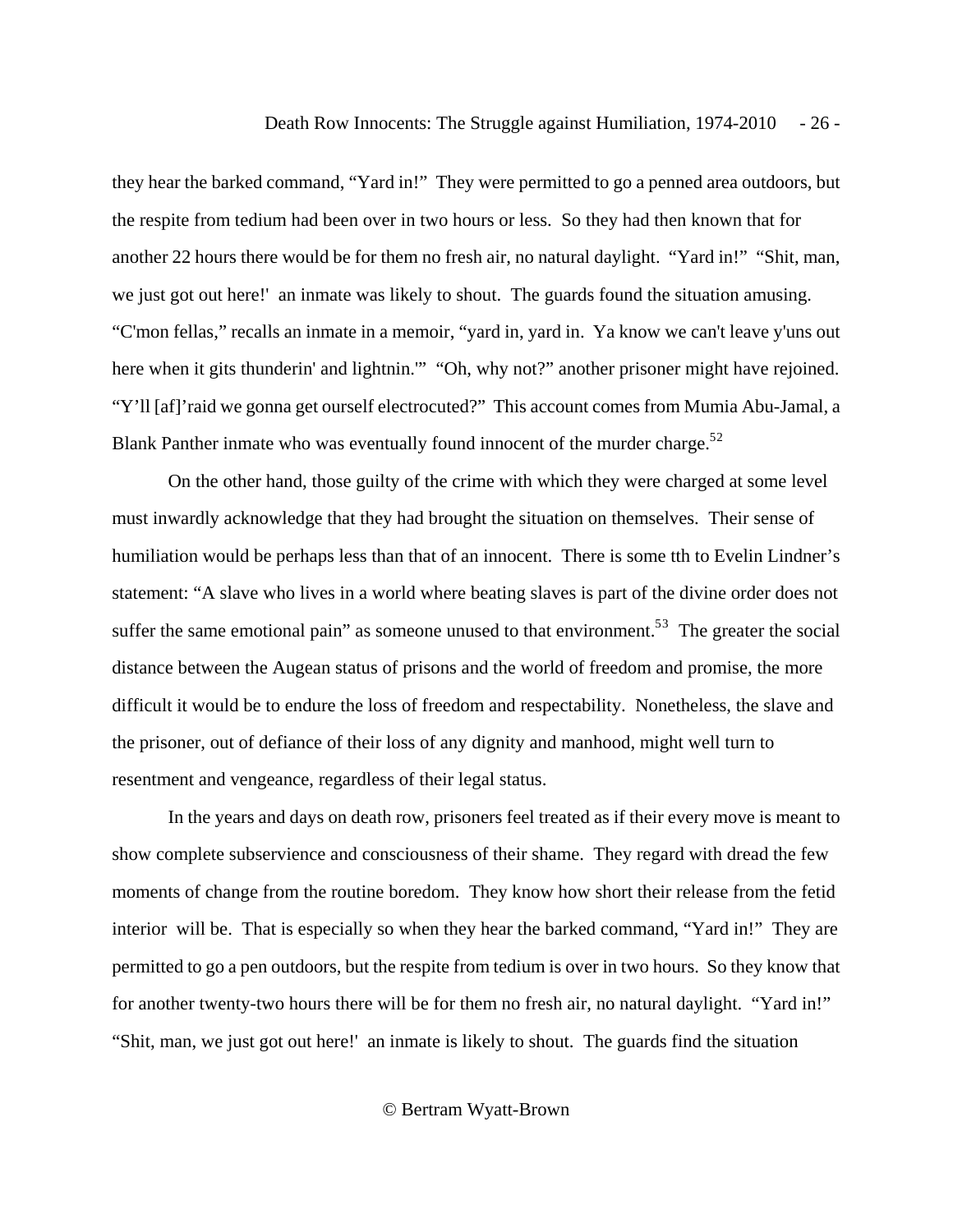amusing. "C'mon fellas," recalls an inmate in a memoir, "yard in, yard in. Ya know we can't leave y'uns out here when it gits thunderin' and lightnin.'" "Oh, why not?" another prisoner may rejoin. "Y'll 'raid we gonna get ourself electrocuted?" This account comes from Mumia Abu-Jamal, a Blank Panther inmate who was eventually found innocent of the murder charge.<sup>[0](#page-36-0)</sup>

 In a dissenting opinion in 1999, Justice Stephen Breyer wrote, "It is difficult to deny the suffering inherent in a prolonged wait for execution." In Florida, a prisoner had been on death row for 25 years. Justice Clarence Thomas, though, blamed the court itself for such relays. Brewer responded that it was not a string of "frivolous appeals" but "constitutionally defective death penalty procedures" that contributed to the situation. In *Thompson v. McNeil* (2009) the Supreme Court declined to review the plea of William Thompson, a Floridian, who survived 32 years. He had spent most of them in solitary confinement for twenty-three hours of the day in a six by nine cell. Thomas and the other justices denied certiorari. Justice John Paul Stevens dissented. He labeled the lengthy incarceration as "dehumanizing." Justice Stevens added that he could find no "penological justification" that, instead, the punishment simply resulted "in the gratuitous infliction of suffering."<sup>[5](#page-36-0)5</sup> Justice Breyer also protested. A year later in the same state of Florida, Viva Leroy Nash, half-blind, mentally disturbed, and confined to a wheelchair, died before execution. He had been locked behind prison walls from age fifteen when he was convicted of first degree murder in 1983.<sup>5[6](#page-36-0)</sup> Surely such cases, and there are others, suggest a violation of the "cel and unusual punishment" clause of the eighth amendment. In a Kansas case, Justice Antonin Scalia wrote a separate opinion on Monday to defend the death penalty and the court's ling in the Kansas murder case. It was a very brutal crime, but the Kansas Supreme Court found the imposition of the death penalty violated the Eighth Amendment. In a 5-4 decision, the state court was overled. "The American people," declared Justice Scalia, "have determined that the good to be derived from capital punishment--in deterrence, and perhaps most of all in the meting out of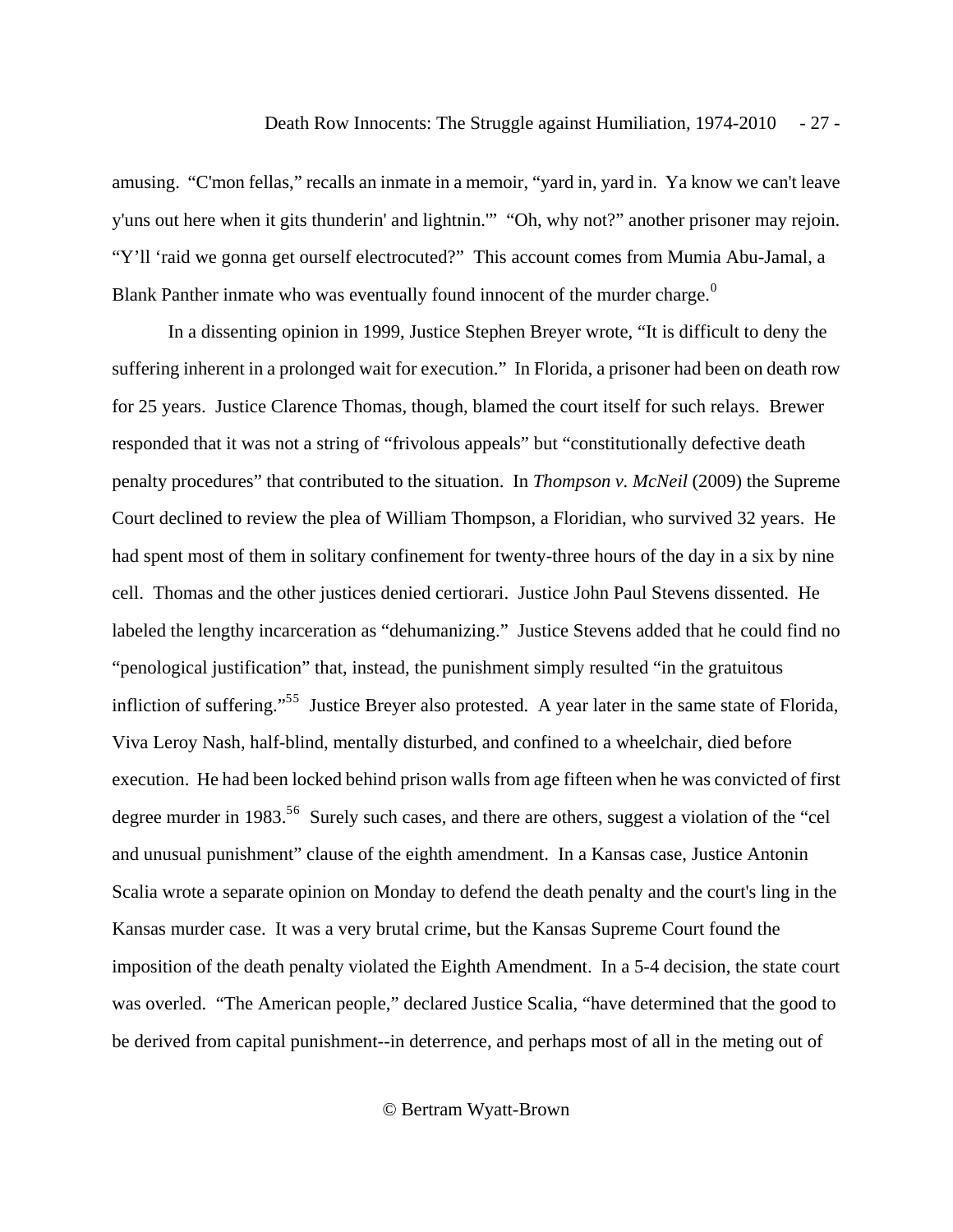condign justice for horrible crimes--outweighs the risk of error. It is no proper part of the business of this court, or of its justices, to second-guess that judgment, much less to impugn it before the world."5[7](#page-36-0) In another case, *Troy Davis v. Georgia*, Justices Scalia and Thomas dissented against the Court's approval for a new hearing. Scalia wrote "this Court has *never* held that the Constitution forbids the execution of a convicted defendant who has had as full and fair trial but is later able to convince a habeas court that he is 'actually innocent.'" In fact, he added, the Court's earlier decisions cast "considerable doubt that any claim based on alleged 'actual innocence' is constitutionally cognizable."<sup> $0$ </sup> With the highest court in the country determined to make deterrence the benchmark, it must be a further blow to the hopes of those unjustly incarcerated.

 It is scarcely a surprise that, under these and other circumstances, an innocent prisoner's sense of impotence and humiliation persists even after release. Adding to the feelings of post-trial desperation is the failure of police, judges, prosecutors, and sometimes jury foremen to admit error or tender an expression of regret. For instance, prosecutors Brandenburg and Gross refused to apologize to Ron Keine for their self-serving, flagrantly wrong assumption of his. But still worse signs of a world's indifference greet the recently unshackled convict. Keine protested that ordinary criminals at least had parole officers to assist them upon their reentry into society. They might help them get into an industrial school program or a minimal wage job. Innocents, though, receive little or no state support. Moreover, after years behind bars, such prisoners may have already lost self-regard and resilience. Throughout their incarceration they have been denied educational and job programs available to other prisoners. With so little occurring in a barren life, an inmate loses a sense of purpose. "Someone else scheduled his every aspect of his day," Ron Keine observes. "We used to get hard-boiled eggs on Sundays, but that ended when the assistant warden caught one in the back of the head. Nice hit. It was almost worth the prisoners' excitement over the next few days. In our mundane routine of life on death row, the slightest deviation as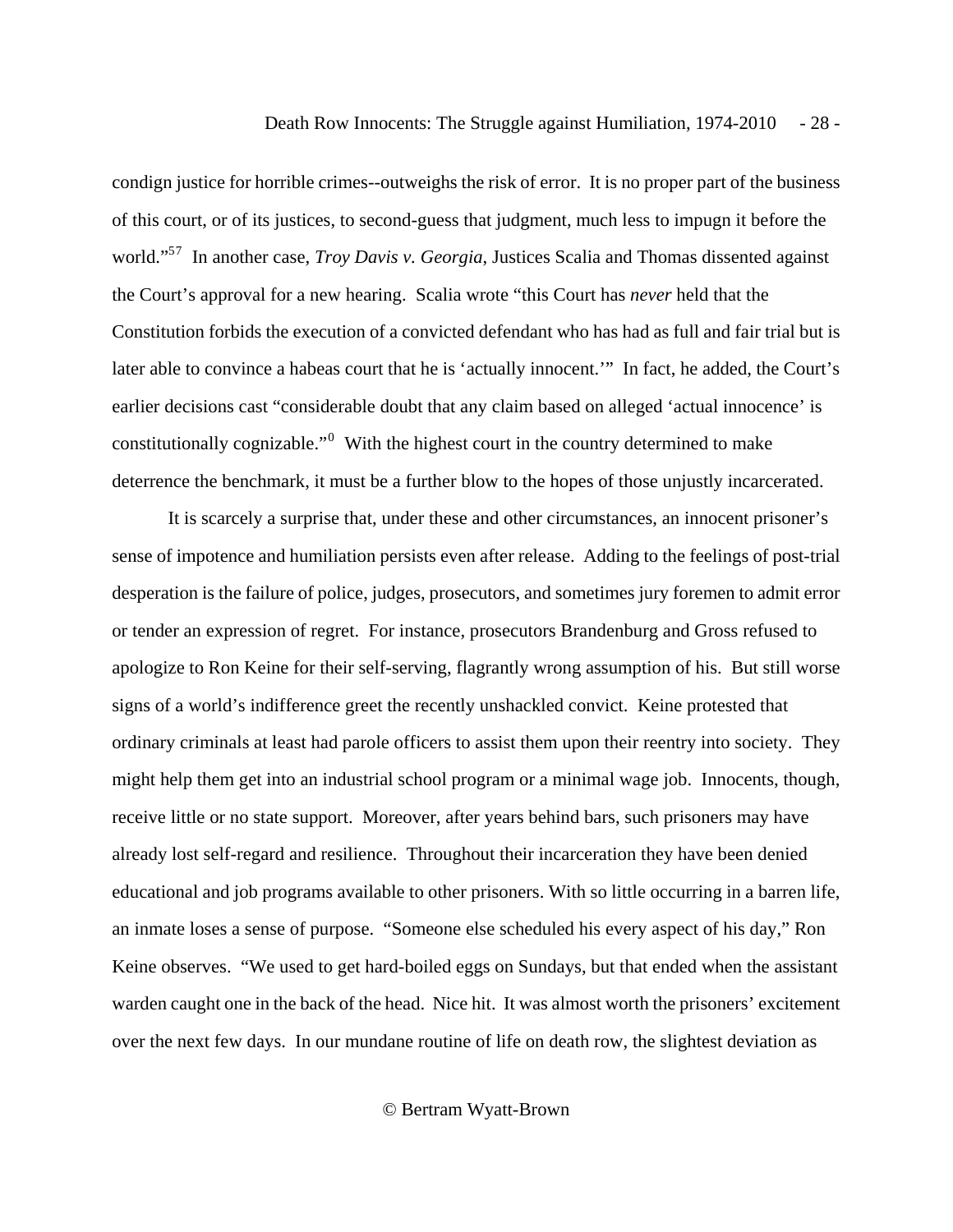eventful," Ron Keine mused.<sup>5[9](#page-37-0)</sup> The effect of years of undergoing the sheer sameness of life and the relentless boredom would be, even in freedom, enough to wear down the most sanguine soul. The feeling of insurmountable loss continues to overwhelm.

 If we look forward to reforms of prison conditions and the abolition of the death penalty, what can we expect? In 2009 alone, 3,270 prisoners were assigned to death row, a great increase over the number executed in earlier years. In 1968, for instance, only 517 awaited the gas chamber, lethal injection, or electric chair. The expenses are enormous. In Florida, for example, the estimated cost of execution is 3.2 million dollars, whereas life imprisonment only comes to \$8[0](#page-37-0)0,000.<sup>60</sup> In the currently weak economy such matters should assume greater attention. The issue of fairness and racial equity, however, should remain uppermost, not the waste of taxpayers' money. Given the depth and complexity of the problem, however, it is unlikely that improvements will appear in the near future. As the prophet Isaiah wrote, these innocents of despicable crimes "expected justice, but saw bloodshed." They looked in vain for "righteousness," but instead heard "the cry" of others, who, like themselves, had been wrongfully imprisoned and destined for death.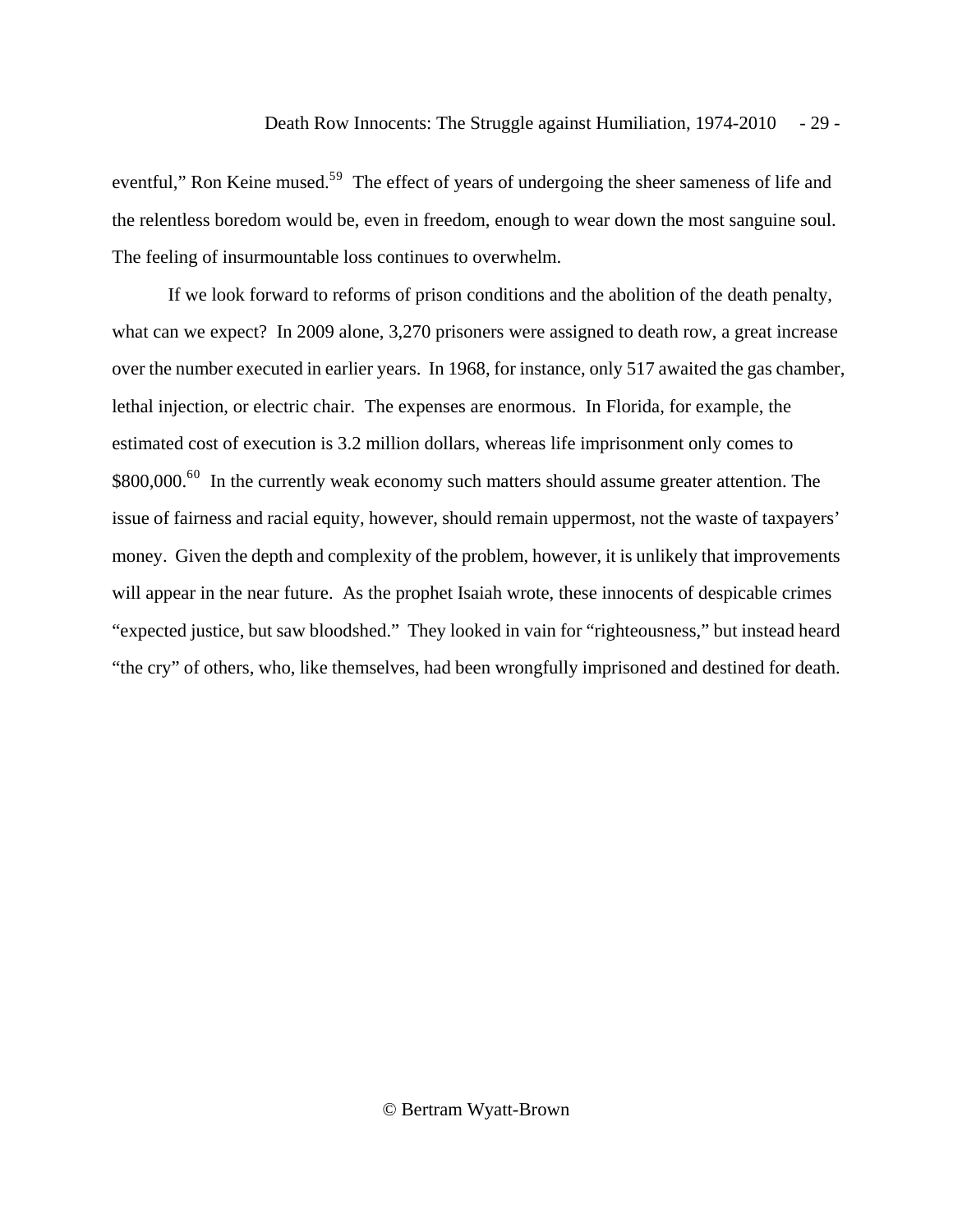<span id="page-29-1"></span>Endnotes

2 Evelin Lindner, *Making Enemies: Humiliation and International Conflict* (Westport, Conn., Praeger, 2010), xii, xvii; William Ian Miller, *Humiliation and Other Essays on Honor, Social; Discomfort, and Violence* (Hilldale, N.J., Analytic Press, 1985)'; Norbert Elias, *The Civilizing Process* (New York: Urizen, 1978); J. G. Peristiany, ed., *Honour and Shame: The Values of Mediterranean Society* (Chicago: Chicago University Press, 1966).

3 Ashby Jones, "Teresa Lewis is Executed; What Made Her Case So Interesting?" Wall Street Journal, Law Blog, 24 September 2010; "Growing Conservative Sentiment Concludes Death Penalty Not Needed," and R. Viguerie and B. Bozell, "Viguerie and Bozell: Support Is Waning for Death Penalty," Richmond Times-Dispatch, 5 October 2010.

4 "Does Death Penalty Save Lives? A New Debate," New York Times, November 18, 2007. Economists, sociologists, and legal experts disagree about the deterrence against murder that the prospect of a death penalty offers and about the relative costs involved. Joanna M. Shepherd, "Deterrence Versus Brutalization: Capital Punishment's Differing Impacts among States," *Michigan Law Review* 104 (November 2005):203-55. Shepherd concludes: "My results have three important policy implications. First, if deterrence is the objective, then capital punishment generally succeeds in the few states with many executions. Second, the many states with numbers of executions below the threshold may be executing people needlessly. Indeed, instead of deterring crime, the executions may be inducing additional murders: a rough total estimate is that, in the many states where executions induce murders rather than deter them, executions cause an additional 250 murders per year. Third, to achieve deterrence, states must generally execute many people. If a state is unwilling to establish such a large execution program, it should consider abandoning capital punishment" (p. 248). During the 1960s 14 states had abolished the death penalty with only a small plurality in favor of it. In 1960 just 56 individuals were executed. By 1965 only 6 and none in 1968 were put to death; Nelson Lund, "Capital Punishment in America," in *Public Interest* (Fall 2002):122.

5 See http://www.eji.org/eji/deathpenalty; The Equal Justice Initiative points out that "Despite Appeal from Prison Guards for Clemency, Jeff Land is Executed," 12 August 12, 2010. "The State of Alabama executed Jeff Land today despite compelling evidence of his transformation into a

<span id="page-29-0"></span> $\overline{a}$ 1 Trip Jennings, "Richardson Abolishes N.M. Death Penalty: New Mexico Becomes the 15th State to Ban Capital Punishment," *New Mexico Independent*, 18 March 2009. For reasons of racial bias in too many instances, Governor Parris Glendening of Maryland placed a moratorium on applications of capital punishment. See Teresa Kraly, "Maryland Governor Declares Death Penalty Moratorium," *The Leadership Conference*, 20 May, 2002.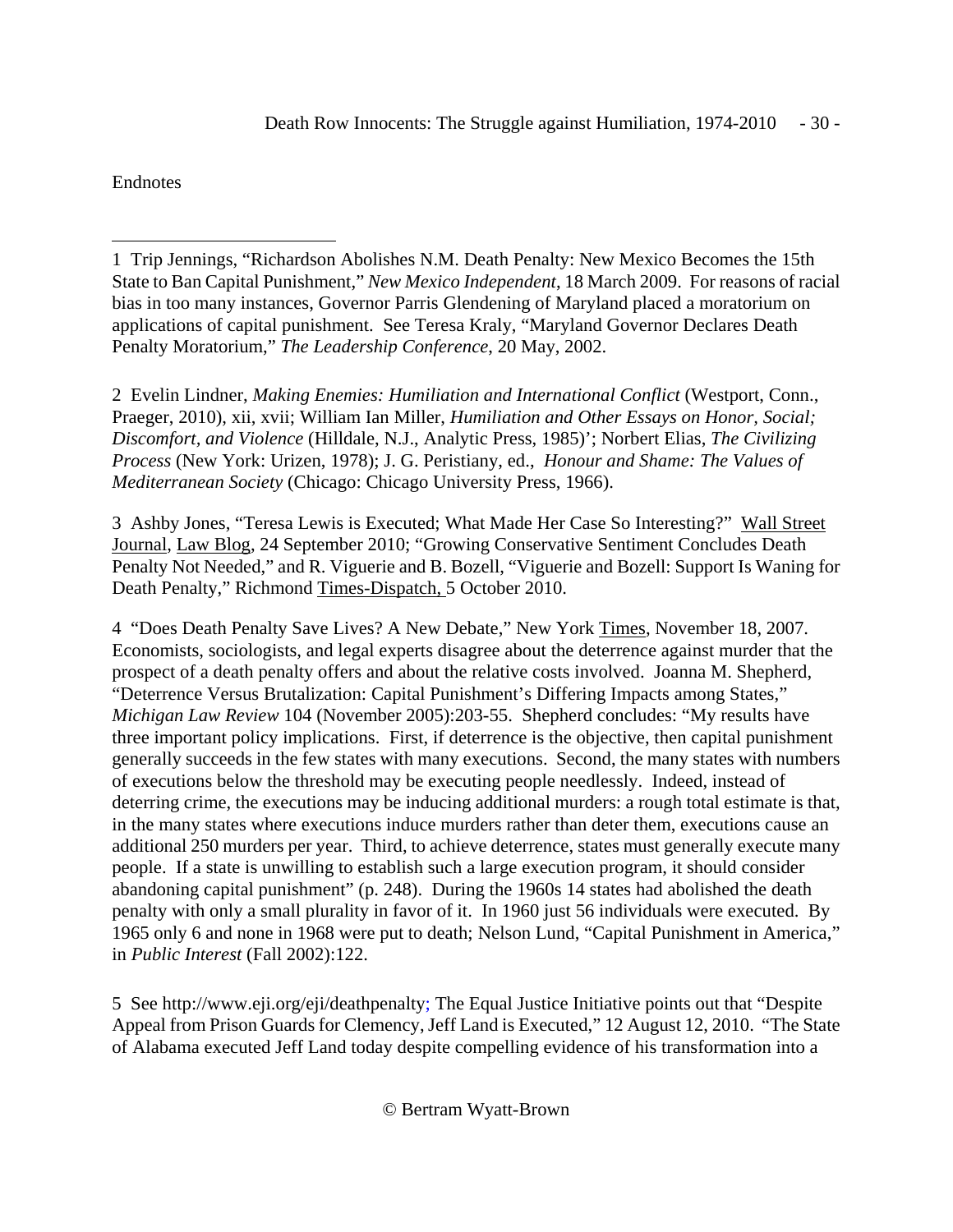<span id="page-30-0"></span> $\overline{a}$ remorseful man who became a peacemaker and, according to prison guards, saved lives by helping to prevent violence and conflicts on death row."

6 "Ron Keine: Condemned by the False Testimony of a Motel Maid Who Was Thrown in Jail When She Tried to Tell the Tth," http://www.executionsdoorstep.com/exonerated1.htm. For more detail, see Leslie Lytle, *Execution's Doorstep: Te Stories of the Innocent and Near Damned* (Boston: University Press of New England 2008). I have also made use of this valuable study in four other cases that the author explains in meticulous detail.

7 "Keine: Condemned by the False Testimony;" Douglas Glazier, "Gun Identified in NM Murder," Santa Fe *New Mexican,*14 April 2005; Douglas Glazier, "New Biker Hearing Asked," ibid., 8 September 2005. See also http://www.executionsdoorstep.com/exonerated1.htm.

8 Ron Keine told the Larry King program, "Well, first of all, they put us on death row two weeks -- I'm sorry, four months before our trial. We were arrested and taken to death row. That kind of told us a story right there. But you know, it is an archaic system a little bit back then. We were dealing with the good 'ole boy network. . .We didn't know that they already knew who did it, that they were covering for a guy." *CNN Larry King Live*, "Death Penalty on Trial, aired 21 December 21 2004; http://www.ronkeine.org/CNN.html.

9 "Ron Keine: From Death Row to Freedom," *Witness to Innocence*. http://www.witnesstoinnocence.org/view\_stories.php?Ron-Keine-24.

10 CNN Larry King Live "Death Penalty on Trial," 21 December 2004.

11 "Exonerated Death Row Inmate Speaks at Centre College in Danville, Ky. Tonight," *Kentucky Coalition to Abolish the Death Penalty*, http://www.witnesstoinnocence.org/view\_stories.php?Ron-Keine-24.

12 *State of Florida v. Juan Roberto Melendez* Case No. CF-84-1016A2-XX; Lytle, *Execution's Doorstep*, 47-91.

13 Vickie Chachere, "Florida Death Row Inmate To Be Released After 17 Years," *Associated Press*, 3 January 2002.

14 See Richard A. Leo and Richard J. Ofshe, "The Consequences of False Confessions: Deprivation of Liberty and Miscarriages of Justice in the Age of Psychological Interrogation," 88 *Journal of Criminal Law and Criminology* (1998); Leigh B. Bienen in Austin Sarat ed., *The Killing State: Capital Punishment in Law, Politics, and Culture* (New York: Oxford University Press, 1999), 1.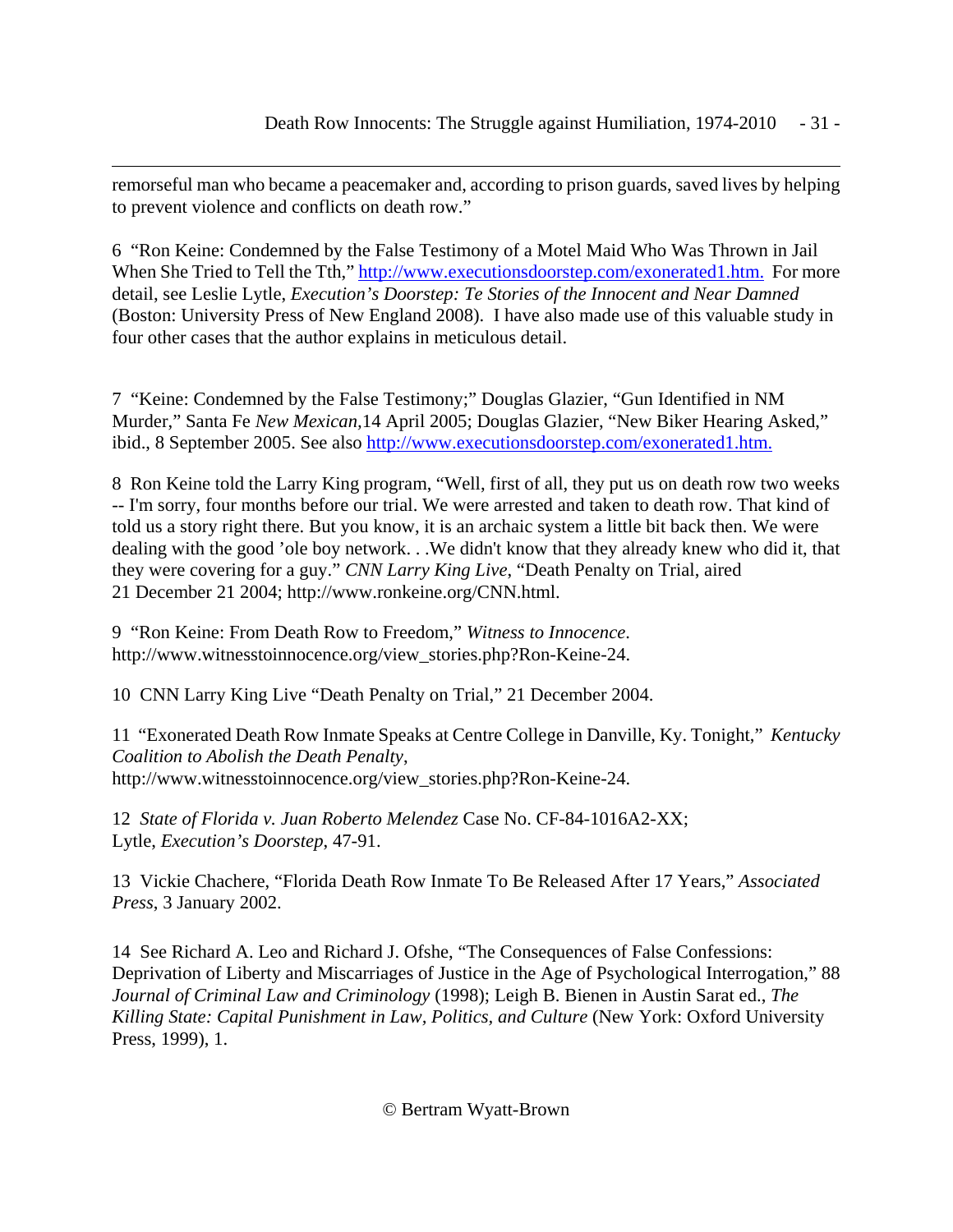Death Row Innocents: The Struggle against Humiliation, 1974-2010 - 32 -

<span id="page-31-0"></span> $\overline{a}$ 15 Criminal Justice and Trial Division, *State of Florida Case no: CF-84-1016A2-XX v. Juan Roberto Melendez*, "Order Granting Amended Motion to Vacate Judgments of Conviction and Sentence and Granting New Trial." See also, "After 17 Years on Death Row, Murder Conviction Overturned," *Associated Press*, 5 December 2001. "The State's position is, according to another ling, "factually erroneous." Quoted from Supreme Court of Florida, Case No. 88,961, *Juan Roberto Melendez, Appellant, v. State of Florida*. "As Mr. Melendez's Initial Brief explains, the jury was never informed about Mr. Berrien's frequently contradictory pretrial statements to police or about his pretrial deposition. Next, the State argues that none of the matters about which Mr. Berrien said he testified falsely at trial is material (AB at 46-47). However, on direct examination, Mr. Berrien testified that the police gave him the following information that they wanted to use against Mr. Melendez: that Mr. Berrien and Mr. Melendez had planned the robbery and that Mr. Berrien expected to get a share of whatever was stolen (PC-R2. 137); the time and date on which he took Mr. Melendez to Mr. Baker's beauty school (PC-R2. 138); and that he saw Mr. Melendez give George Berrien two rings, a watch, and a gun (PC-R2. 139)." All this identification of Melendez with the crime was false, as the defense counsel proposed it was.

16 http://www.voicesunited4justice.com/juan\_bio.htm.

17 Julia Ferrante, "Death Row Inmate Released: Prosecutors Say They Don't Have Enough Evidence to Warrant a New Trial for Juan Roberto Melendez," Tampa *Ledger*, 4 January 2002.

18 Juan Roberto Melendez, "Excerpts from Testimony before the Death Penalty Study Commission in Concord, New Hampshire," n.d., also, "Wrongful-Convictions in U.S.," 1 Febary 2007,

http://www.ccadp.org/juanmelendez.htm.http://wrongful-convictions.blogspot.com/2007/02/mel endez-comes-to-ua-tells-story-of.html.

19 Mark Weisenmiller, "Exonerated, Florida Death Row Inmate Tells His Tale," *IPS*, Tampa, Florida, 3 August 2006; *State of Florida v. Juan Roberto Melendez*, CF-84-1016A2-XX, "Order Granting Amended Motion to Vacate Judgments of Conviction and Sentence and Granting New Trial,"

http://www.oranous.com/innocence/JuanMelendez/melendezorder.htm.

20 Roy Warden, "Michael Ray Graham, Jr.: Double duty for Snitch in Double Murder," Bluhm Legal Clinic, Northwestern University School of Law;

http://www.law.northwestern.edu/wrongfulconvictions/exonerations/laGrahamSummary.html Lytle, *Execution's Doorstep*, 102.

21 Cindy Banks, "Michael Ray Graham, Jr.," in Criminal Justice Ethics: Theory and Practice, (Thousand Oaks, Calif.: Sage Publications, 2009), 126, http://books.google.com/books?id=BFjId1iBmVAC&pg=PA126&lpg=PA126&dq=Michael+Ra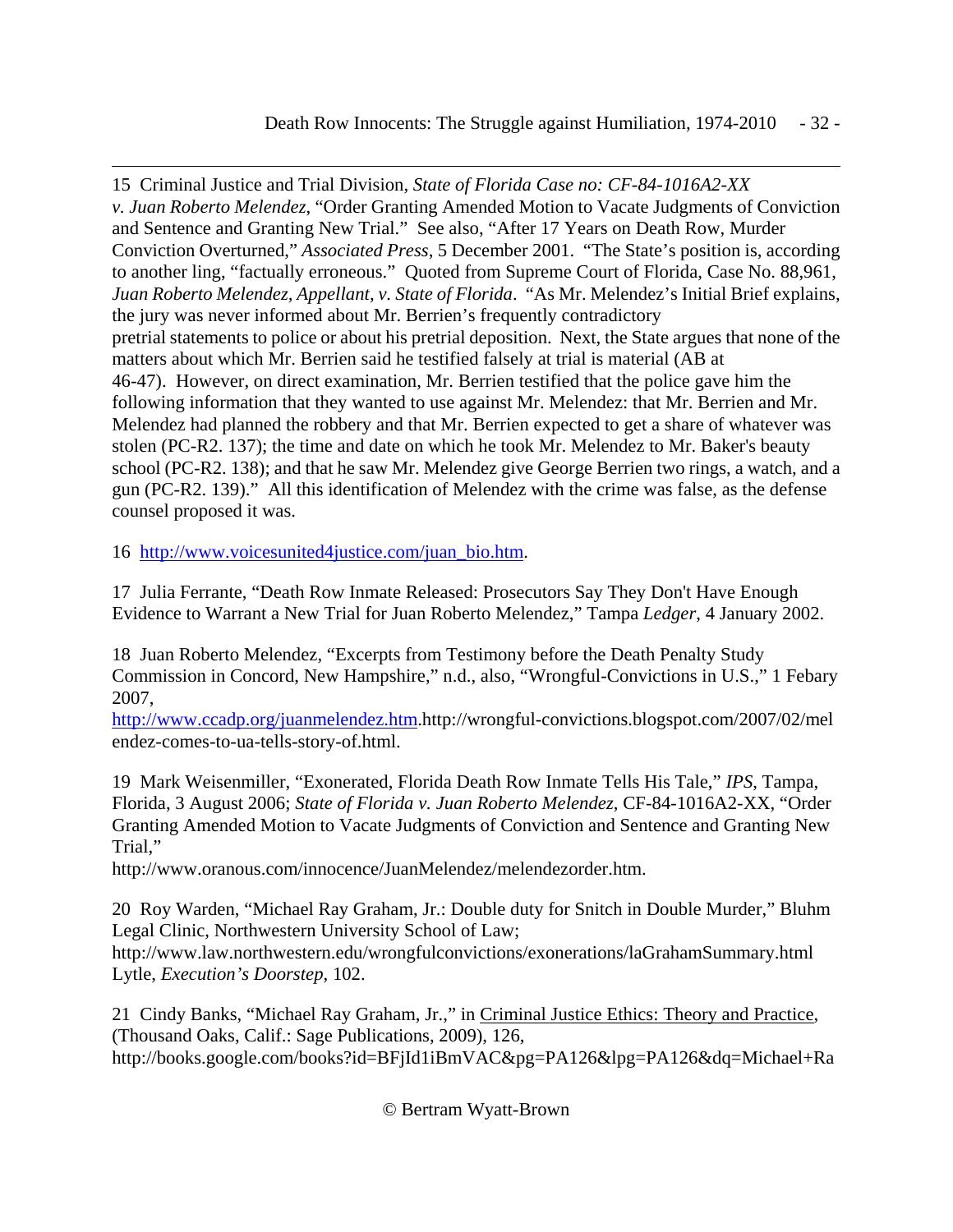<span id="page-32-0"></span> $\overline{a}$ y+Graham+Jr.&source=bl&ots=IU8C9StDVM&sig=X1\_4uguNqu8J7JbWTUsejabIE38&hl=en &ei=0OJ3TJP-JYKclgeR\_OGvCg&sa=X&oi=book\_result&ct=result&resnum=4&ved=0CCgQ 6AEwAzgK#v=onepage&q=Michael%20Ray%20Graham%20Jr.&f=false.

22 Lytle, *Execution's Doorstep*, 145. "Madison Hobley: Pardoned Based on Innocence in Concocted Confession," Center on Wrongful Convictions, Northwestern University, Bluhm Legal Center, n.d.

http://www.law.northwestern.edu/wrongfulconvictions/exonerations/ilHobleySummary.html

23 *State v. Hobley*, 696 N.E.2d 313, 331 (Ill. 1998); Death Penalty Information Center, http://www.deathpenaltyinfo.org/innocence-cases-1994-2003; "Madison Hobley," Northwestern Law, Bluhm Legal Center on Wrongful Convictions.

24 Steve Mills, "Man Freed from Death Row Sues City, Alleging Torture: Hobley Is First of 4 Pardoned to File Suit in Case," Chicago *Tribune* 30 May 2003).

25 The jury found no mitigating factors in the case and authorized the imposition of the death penalty. Berkos was only too gratified to comply. In 1994 the Illinois Supreme Court upheld the ling and the sentence of death. For the justices, the prosecution's evidence was not just air tight but "overwhelming." See *People v. Hobley*, 159 Ill. 2d 272 (1994).

26 John Conroy, "This Is A Magic [Gasoline] Can: It Grows. It Shrinks. It Leaps through Locked Doors. If You Believe That, You Won't Mind If the State Executes Madison Hobley," *Chicago Reader*, 25 May, 2000.

27 *Larry Randall Padgett v. State*, Court of Criminal Appeals of Alabama, 5 May 5, 1995.

28 After Padgett's conviction, blood at the scene of the murder that did not match Padgett's or Cathy's, the victim, was evidence withheld from the defense. In 1995, the Court of Criminal Appeals reversed the conviction. The Court led that the prosecutors gave the defense insufficient time to have the blood analyzed. The death row prisoner won acquittal on retrial two years later. See *Alabama Victims of the State*, http://www.victimsofthestate.org/AL/

29 S. Bright, "Counsel for the Poor: The Death Sentence Not for the Worst Crime, but for the Worst Lawyer," *Yale Law Journal*, 103 (1994):1835-83. http://www.eji.org/eji/node/413. "James Fisher Wins Release to EJI's Re-Entry Program After 27 Years on Death Row July 15, 2010," http://www.eji.org/eji/node/413.

30 Lytle, *Execution's Doorstep*, 235; *Death Penalty Information Center*, http://www.deathpenaltyinfo.org/innocence-and-death-penalty#inn-st. 73 of the 138 were black and 57 were white, and 12 were Hispanic.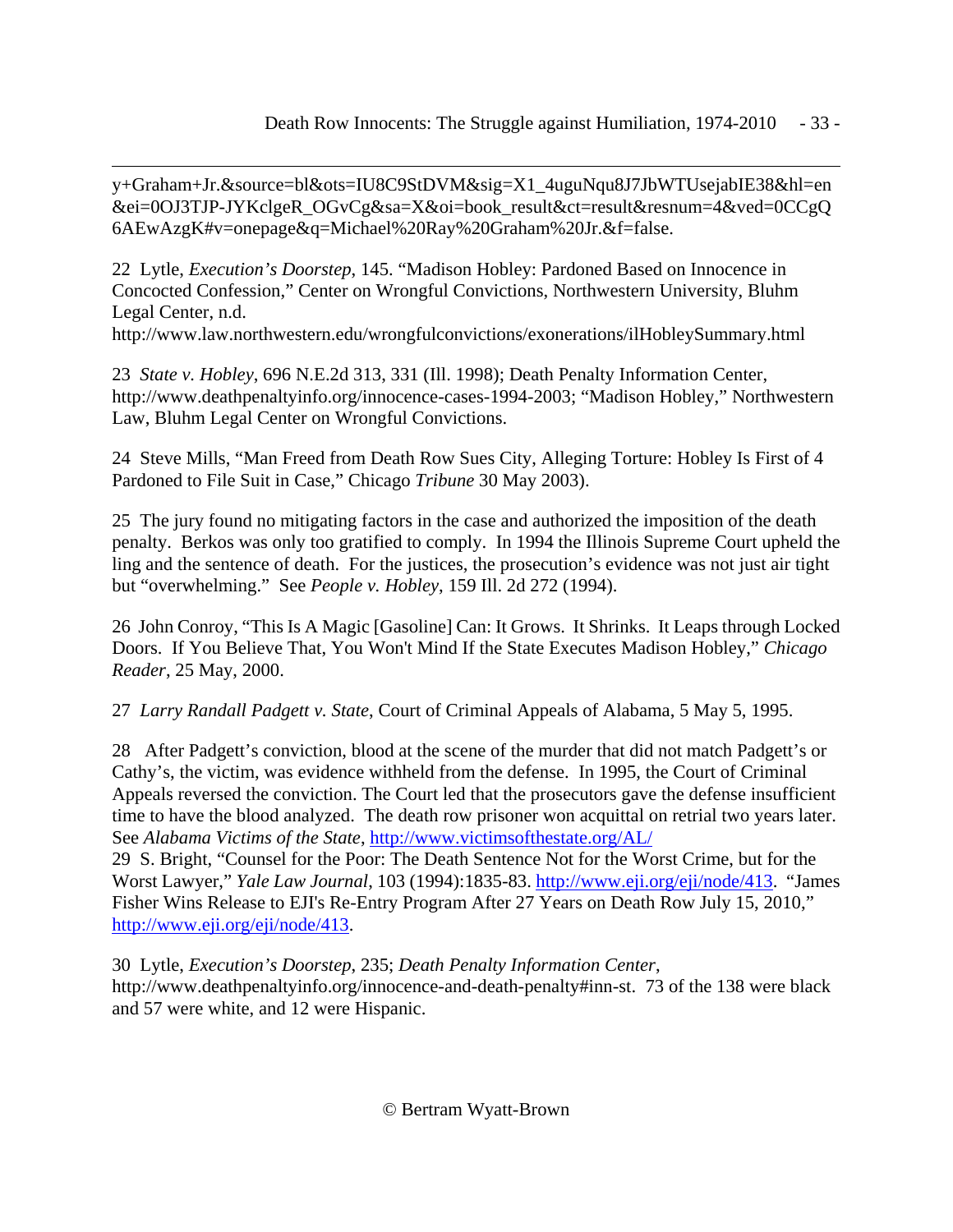<span id="page-33-0"></span> $\overline{a}$ 31 Paul A. Cimbala and Robert F. Himmelberg, eds., *Historians and Race: Autobiography and the Writing of History* (Bloomington: Indiana University Press, 1997); Andrew M. Fearnley, "How Historians' Beliefs about Race Have Influenced Histories of Racial Thought," *Reviews in American History*, 37 (No. 3 September 2009):386-94; Dabvid M.Oshinsky, "*Worse that Slavery": Parchman Farm and the Ordeal of Jim Crow Justice* (New York: Simon and Schuster, 1997.)

32 Lytle, *Execution's Doorstep*, 137.

33 "A Te-to-Life 'Law & Order:' Psychology Professor's Mitigation Work Helped Free Death Row Inmate," University of North Carolina, Asheville. The story concerns Professor of Psychology Pamela Laughon and her help to achieve release of Edward Chapman on the basis of the withholding of "exculpatory evidence" from the defense counsel; http://www2.unca.edu/featuresarchives/laughon.htm.

34 *Brady v. State of Maryland*, 373 U.S. 83 & 83 S. Ct. 1194; 10 L. Ed. 2d 215 (1963); *Strickler v. Greene*, 527 U.S. 263, 296 (1999); *People v. Johnson*, 38 Cal. App.3d 228, 113 Cal. Rptr. 303 (1974); *Banks v. Dretke*, 540 U.S. 668 (2004). See also, Robert Hochman, "*Brady v Maryland* and the Search for Tth in Criminal Trials," *University of Chicago Law Review*, 63 (No. 4, 1996).

35 *Imbler v. Pachtman*, 424 U. S. 409 (1976) Certiorari to the United States Court of Appeals for the Ninth Circuit. The Rehnquist court stated, "Although such immunity leaves the genuinely wronged criminal defendant without civil redress against a prosecutor whose malicious or dishonest action deprives him of liberty, the alternative of qualifying a prosecutor's immunity would disserve the broader public interest in that it would prevent the vigorous and fearless performance of the prosecutor's duty that is essential to the proper functioning of the criminal justice system and would often prejudice criminal defendants by skewing post-conviction judicial decisions that should be made with the sole purpose of insuring justice." In other words, the Court acknowledged that injustice may serve society better than justice.

36 Ex Parte Adams Case No. 8701A (1989), District Court, Bastrop County, Texas. Judge M. P. Duncan asserted that Mr. Adams might have been acquitted if the prosecutors had behaved properly. Miller's testimony suggested perjury. Texas Moratorium on Facebook, http://www.facebook.com/pages/Randall-Dale-Adams/113217148691872. See Roberto Suro, "Conviction Voided in Texas Murder," New York *Times*, 2 March 1989. In addition to the perjured testimony of Emily Miller, there was also a lengthy dispute over DNA extracted from the lips of two beer cans near the murder scene. The state claimed that the findings were irrelevant, whereas Adams's defense team argued that the tests proved his innocence. "Dangerous Predictions: The Case of Randall Dale Adams, *The Forensic Examiner*, 22 December 2004. Errol Morris' documentary, *The Thin Blue Line*, deals with the Adams case. It closes with the confession of the real murderer who was later executed for it. Ronnie D. Lankford, Jr., "The Thin Blue Line: A Review," http://www.documentaryfilms.net/Reviews/ThinBlueLine/index.htm. For an eloquent narrative see Helen Prejean, Dead Man Walking (New York: Random House, 1993).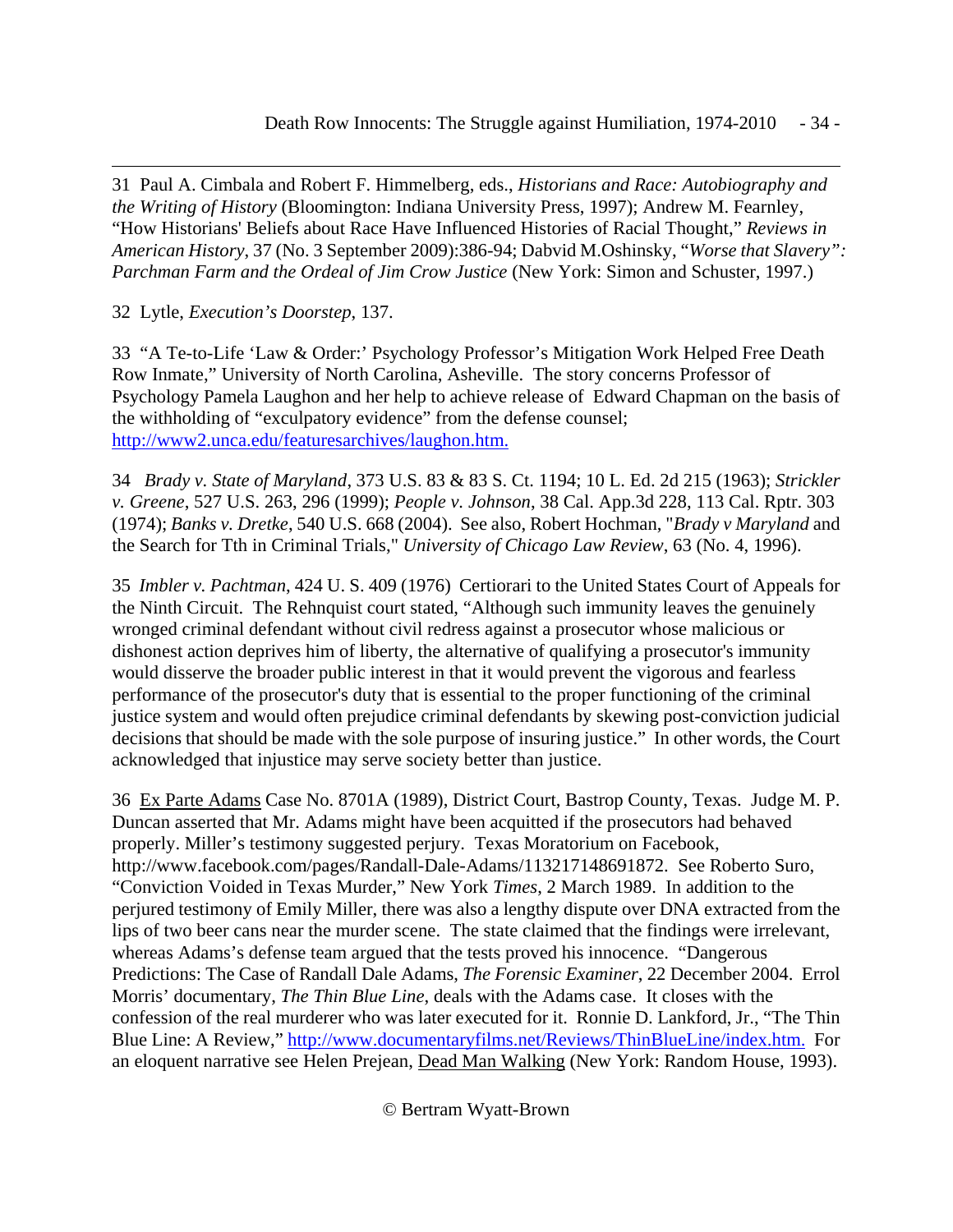<span id="page-34-0"></span> $\overline{a}$ 37 Steve Weinberg. " How Prosecutors Work: Covering Crime and Justice," http://www.justicejournalism.org/crimeguide/chapter10/chapter10\_pg03.html. See also William J. Stuntz, "The Pathological Politics of Criminal Law," *Michigan Law Review*, 100 (2001-2002):505-85; "The Politics Of Prosecutions," 31 December 2009, http://news.peacefmonline.com/features/200912/35682.php; Eric A. Tirschwell and Theodore Hertzberg, "Politics and Prosecution: A Historical Perspective: Shifting Federal Standards for Pursuing the Death Penalty in Death Penalty States," *Journal of Constitutional Law*, 12 (October 2009):57-98; George Winslow, "Capital Crimes: The Political Economy of Crime in America," Monthly Review 52 (No. 6, November 2000):38.

38 David Lockmiller, "Address to the California Commission on the Fair Administration of Justice," 8 March 2008,

http://www.cpda.org/publicarea/CCFAJ/Fair-Administration-of-the-Death-Penalty/Lockmiller2. pdf.

Reliance on such witnesses could, however, backfire. District Attorney James Brandenburg was harshly criticized for his handling of the Ron Keine and motorcyclist case in New Mexico. He lost his next election n, and it virtually ended his political future. At a later public meeting Brandenburg refused to admit any mistakes. He claimed that the bikers were guilty, even though Kerry Lee confessed to the crime at his own trial. Lytle, *Execution's Doorstep*, 44.

39 Jacob Sullum, "Supreme Court Will Hear Another Prosecutorial Misconduct Case (and May Even Get to le This Time)" *Reason Hit and n*, March 23, 2010. http://reason.com/blog/2010/03/23/supreme-court-will-hear-another.

40 Lynn Switzer, the prosecutor, whom the death row inmate Henry Skinner sued to obtain the DNA tests, argued before the Supreme Court that "If the court agrees with the convicted killer, it would undermine state law and create an expensive onslaught of inmate lawsuits demanding evidence," Brandi Grissom, "Supreme Court Hears Texas Death Penalty DNA Case, *Texas Tribune*, October 14, 2010. The Court agreed with the prosecutor on grounds of a state's right to judge such matters without federal interference. Robert Barnes, "Court Limits Access to DNA Evidence, Justices le That Inmates Lack Constitutional Right to Testing," Washington *Post*, 19 June 19 2009; John Schwartz, "Confessing to Crime, but Innocent," New York Times, 13 September 2010.

41 *Timothy Masters v. the People of the state of Colorado, Supreme Court, State of Colorado October 15, 2002.* Kevin Vaughan, "Lawyer: Innocent Man Paid Price for Larimer Prosecutors' Blunders," Rocky Mountain *News*, 27 September 2007; Jenn Farrell, "Teen Murderer's Conviction Appealed: Timothy Masters Was 15 at the Time of 1987 Slaying," The Coloradoan November 6, 2007; Monte Whaley, "Cop in Tim Masters Case Indicted on Perjury Charges," Denver *Post*, 30 June 2010: "In their case against Masters, prosecutors Terry Gilmore and Jolene Blair, both now Larimer County judges, used a psychological theory in the absence of any physical evidence to persuade a jury to convict Masters."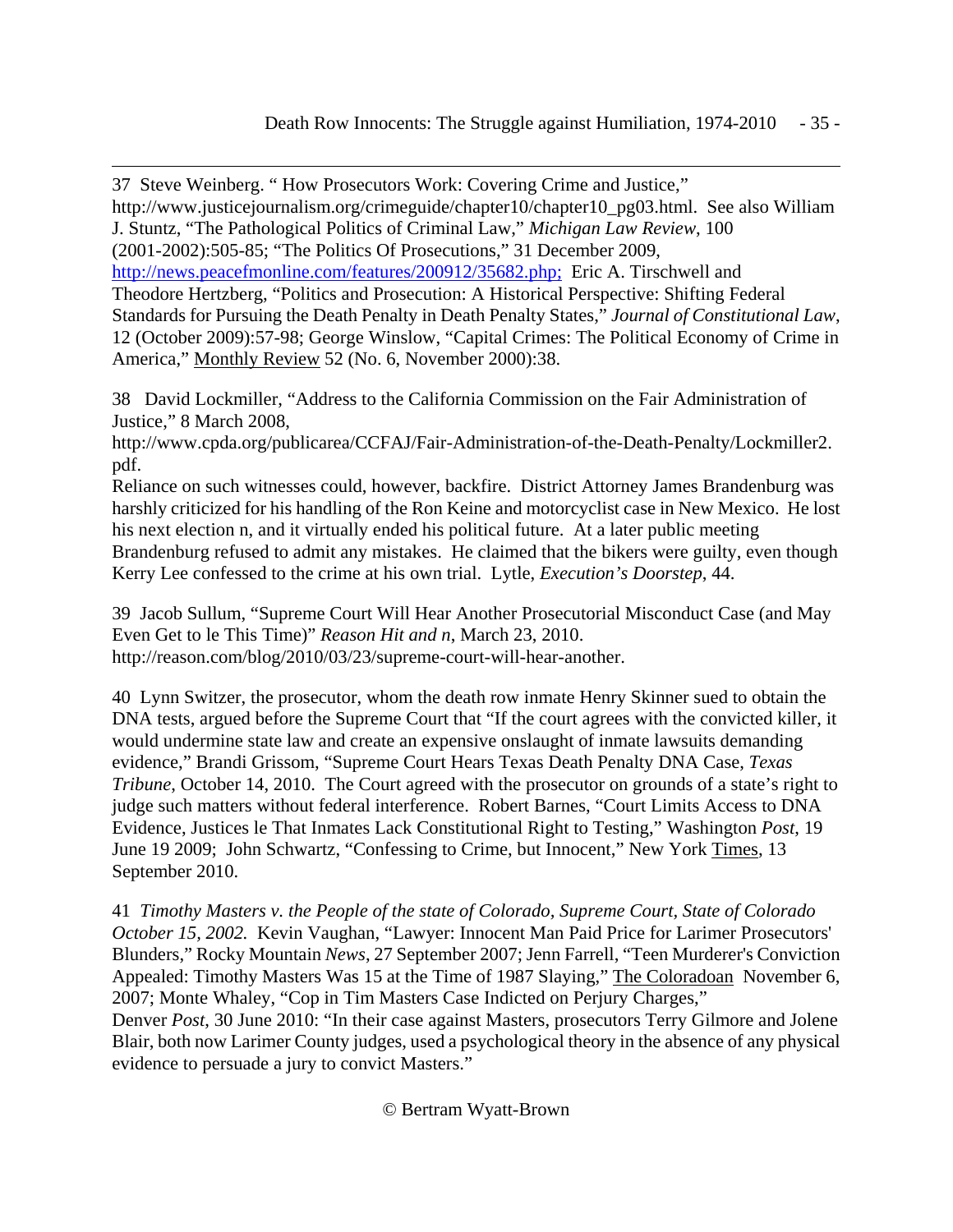Death Row Innocents: The Struggle against Humiliation, 1974-2010 - 36 -

42 "The Justice Project," http://www.thejusticeproject.org/;

http://www.thejusticeproject.org/home/in-the-news/#more-730. Richard L. Wiener and Roni Reiter-Palmon," "Prosecutorial Misconduct in Death Penalty Cases," *Judicial Notebook* 35 (No. 6: June 2004):87.

43 Lytle, *Execution's Doorstep*, 183.

<span id="page-35-0"></span> $\overline{a}$ 

44 Grassian quoted in *Time on Death Row*, p. 1, http://www.deathpenaltyinfo.org/time-death-row.

45 Gary Drinkard in *Witness to Innocence*, www.witnesstoinnocence.org; Melendez, quoted in Lytle, *Execution's Doorstep*, 87. Fred Lesley: "Freed Florida Death Row Inmate 'Very, Very Happy,' Doesn't Hold Gdge," Miami *Herald*, 5 January 2002.

46 Nathan A. Helflick, "Sentenced to Die: Last Statements and Dying on Death Row," *Omega Journal of Death and Dying*, 51 (No. 4 2005):323-36. Bce A. Arrigoa and Carol R. Fowler, "The Death Row Community: A Community Psychology Perspective," *Deviant Behavior*, 22 (No. 1, January 2001):43-71.

47 Quoted by Jennifer Fulwiler, "Life on Death Row," *Conversion Diary* http://www.conversiondiary.com/2009/02/life-on-death-row.html.

48 C. Tartaro and D. Lester, "Suicide on Death Row," *Journal of Forensic Sciences*, 47, (No. 5, September 2002). See also Psychology Program, The Richard Stockton College of New Jersey, NJ. Conditions on death row "can make inmates suicidal, delusional and insane. Some have referred to the living conditions on death row--the bleak isolation and years of uncertainty as to time of execution--as the 'death row phenomenon'" or "the 'death row syndrome.'" James Ridgeway and Jean Casella, "Georgia's Response to Death Row Suicides: Restrict Family Visits," *Solitary Watch* 13 Febary 13 2010;

http://solitarywatch.com/2010/02/13/georgias-response-to-death-row-suicides-ban-family-visits/; Texas Department of Criminal Justice, http://www.tdcj.state.tx.us/stat/drowfacts.htm; Jennifer Mooney Piedra, "Killer Bleeds to Death on Death Row," Miami *Herald*, 4 May 2008.

49 Austin Sarat, ed., *The Killing State: Capital Punishment in Law, Politics, and Culture* (New York: Oxford University Press, 1999), 150. Michael L. Radelet, "Some Examples of Post-Furman Botched Executions," *Death Penalty Information Center*, September 16, 2009, http://www.deathpenaltyinfo.org/some-examples-post-furman-botched-executions. See also Michael L. Radelet, et al., *In Spite Of Innocence, Erroneous Convictions in Capital Cases* (Boston: Northeastern University Press, 1992). See also, E. Blaauw, E. Arensman, V. Kraaij, F.W. Winkel, and R. Bout, "Traumatic Life Events and Suicides Among Jail Inmates: The Influence of Types of Events, Time Period, and Significant Others," *Journal of Traumatic Stress*, 15 (Febary 2002): 9-16.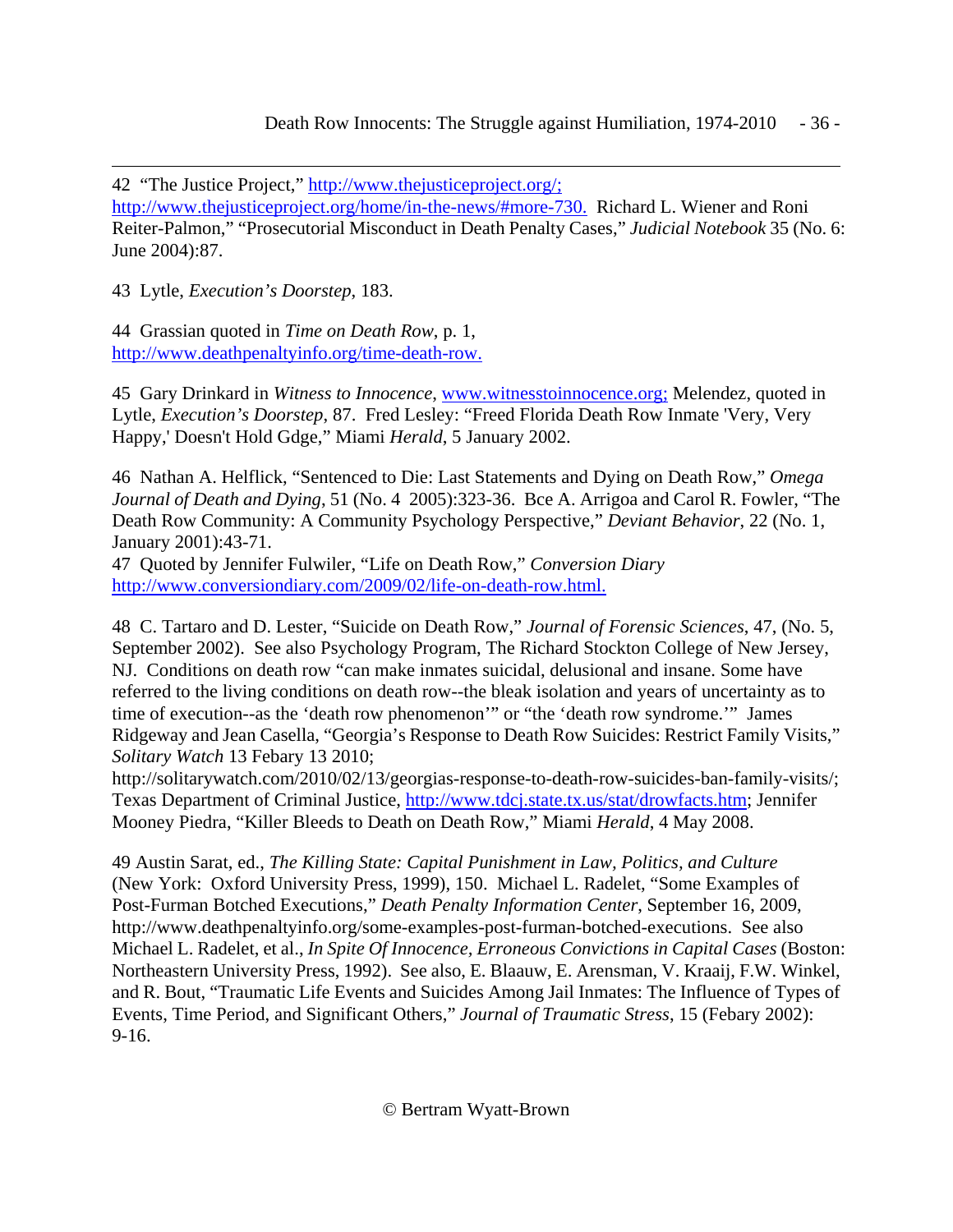50 See Elizabeth Beck, Sarah Britto and Arlene Andrews, *In the Shadow of Death: Restorative Justice and Death Row Families* (New York: Oxford University Press, 2007) for the best and most innovative study of the effects upon family members of those sentenced to die for murder.

51 Ron McAndrew is quoted in "New Voices: Former Warden Calls Executions Traumatic for Prison Staff," 18 August 2010, [http://www.deathpenaltyinfo.org/new-voices-former-warden-calls-executions-traumatic-pr](http://www.deathpenaltyinfo.org/new-voices-former-warden-calls-executions-traumatic-prison-staff) [ison-st](http://www.deathpenaltyinfo.org/new-voices-former-warden-calls-executions-traumatic-prison-staff)aff.

52 Quotation from Review of Mumia Abu-Jamal, *Live From Death Row* (New York: Addison-Wesley Publishing Co., 1995), *in The Journal of Criminal Justice and Popular Culture* 4 (No. 2 1996): 42-47.

53 Lindner, *Making Enemies*, 21.

<span id="page-36-0"></span> $\overline{a}$ 

54 Quotation from review of Mumia Abu-Jamal, *Live from Death Row* (New York: Addison-Wesley, 1995), in the *Journal of Criminal Justice and Popular Culture* 4 (No, 2 1996):46-47.

55. Stevens quoted in *Thompson v. McNeil*, No. 08-7369, cert. denied March 9, 2009, *Time on Death Row, p. 1, http://www.deathpenaltyinfo.org/time-death-row.* Stevens also made these comments: "In *Baze v. Rees*, I suggested that the 'time for a dispassionate, impartial comparison of the enormous costs that death penalty litigation imposes on society with the benefits that it produces has surely arrived.' [O]ur experience during the past three decades has demonstrated that delays in state-sponsored killings are inescapable and that executing defendants after such delays is unacceptably cel. This inevitable celty, coupled with the diminished justification for carrying out an execution after the lapse of so much time, reinforces my opinion that contemporary decisions "to retain the death penalty as a part of our law are the product of habit and inattention rather than an acceptable deliberative process."

56 Terence Neilan, "Oldest Death Row Inmate in US Dies at 94," *AOLNews,* http://www.aolnews.com/crime/article/oldest-death-row-inmate-in-u-s-dies-at-94/19357948

57 Associated Press, "Alito Breaks Tie to Uphold Kansas Death Penalty Law," 26 June 2006: http://www.foxnews.com/story/0,2933,200970,00.html. See Wilbert Rideau and Ron Wikberg, (1992). *Life Sentences: Rage and Survival Behind Bars* (New York: Times Books, 1992); John Edgar Wideman, *Brothers & Keepers* (New York: Henry Holt and Co., 1984).

58 Scalia quoted in William Baude, "Last Chance on Death Row," *Wilson Quarterly* 34 (Autumn 2010):19; *Henry W. Skinner, petitioner, v. Lynn Switzer*, District Attorney for the 31st Judicial District of Texas, No. 09-9000. "Henry Skinner, convicted of capital murder and sentenced to death,[1] is appealing the dismissal of his complaint under 42 U.S.C. § 1983 in which he asserts